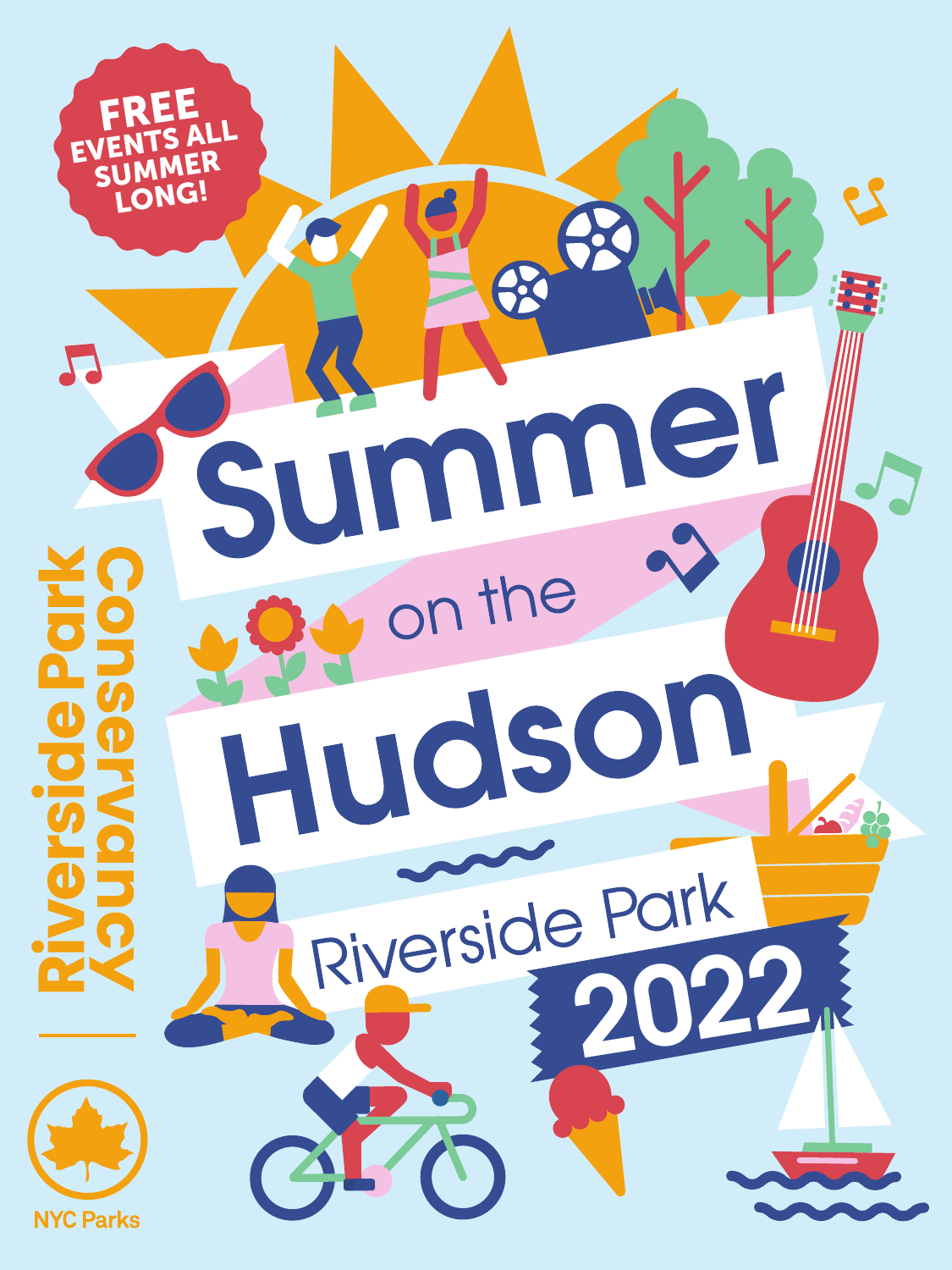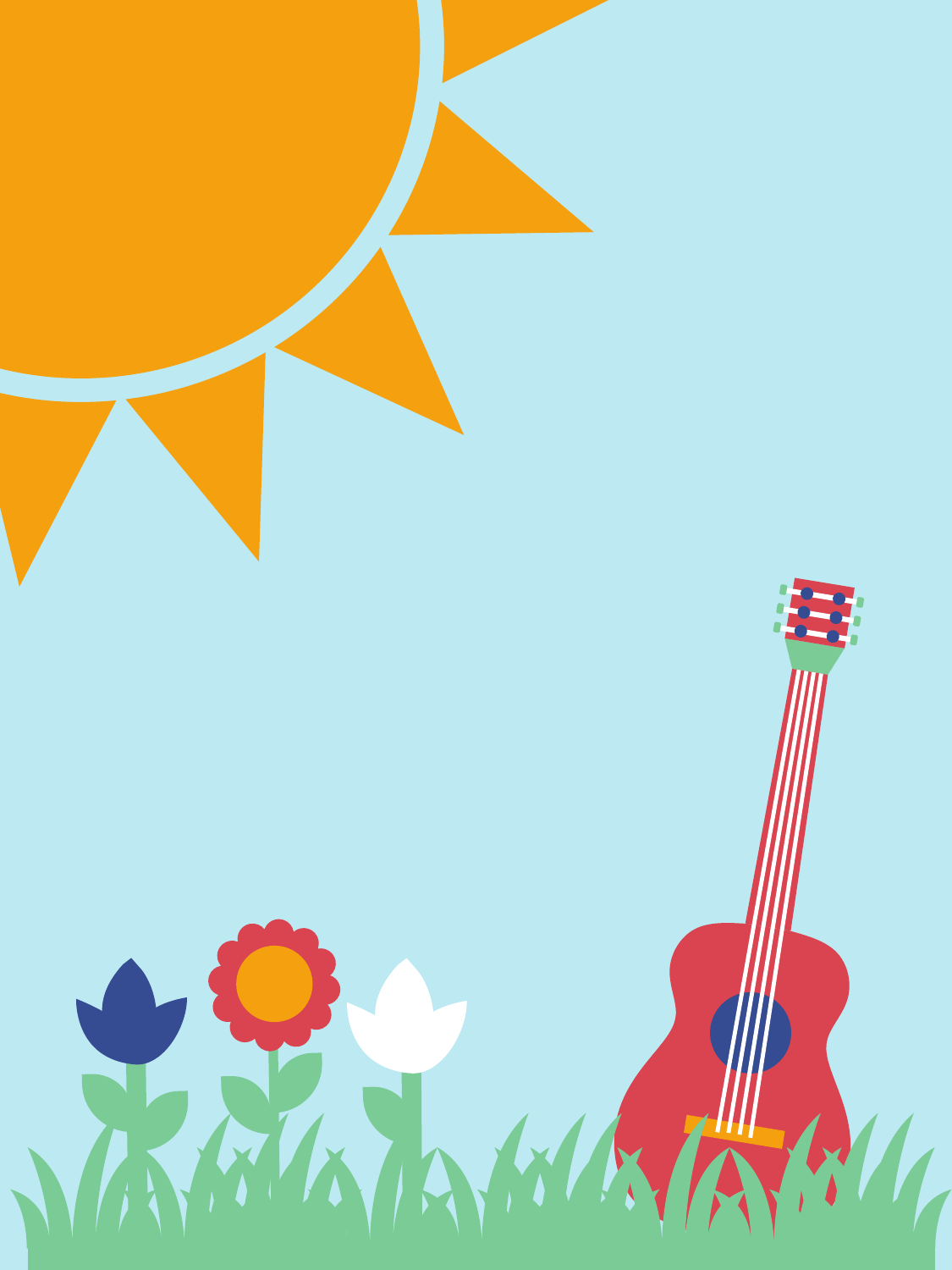# General Info

### FOLLOW US

- **SummerOnHudson**
- **6** SummerOnTheHudson
- **f** SummerOnTheHudson

**SUMMER ON THE HUDSON** programming is **free to the public**. Seating is limited, unreserved, and available on a first-come, first-served basis beginning 1-2 hours before the event. If there is heavy rain at the time of the event, the event will be cancelled. No rain dates are scheduled unless noted. If attendance reaches maximum capacity management reserves the right to close participation.

 **RIVERSIDE PARK SOUTH** is located on the Hudson River between 59<sup>th</sup> & 72<sup>nd</sup> Streets with entrances @ 59<sup>th</sup>, 66<sup>th</sup>, 68th and 72nd. Riverside Park South closes at 1am.











 $\star$  **RESTROOMS** are located @ 70<sup>th</sup>, 75<sup>th</sup>, 83<sup>rd</sup> (Playground), 91<sup>st</sup> (Playground) 97<sup>th</sup> (Playground), 105<sup>th</sup> (Ballfields), 123<sup>rd</sup> (Playground) & 148<sup>th</sup> (Playground).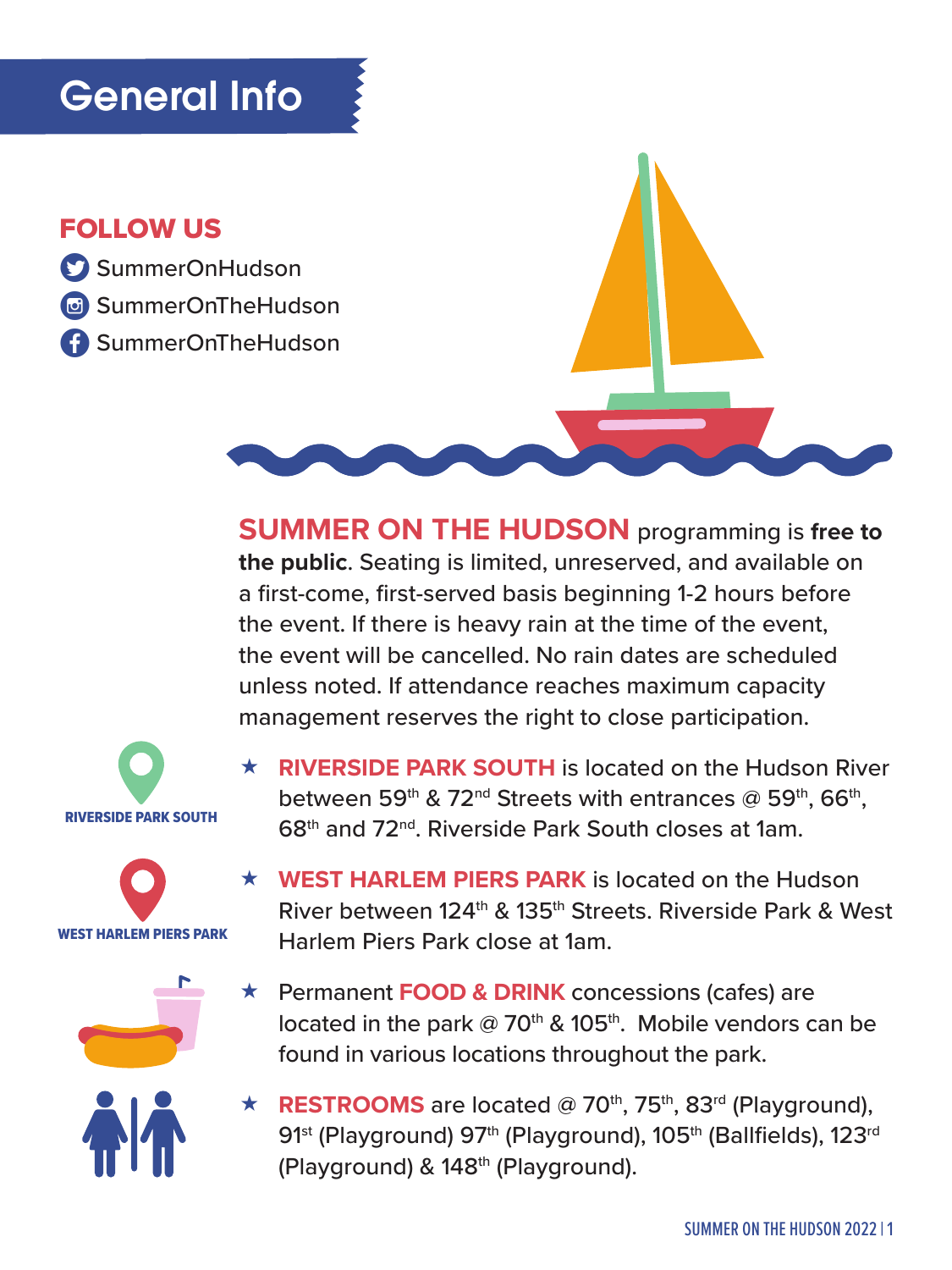# RIVERSIDE PARK SOUTH & RIVERSIDE PARK

# Special Events & Festivals

### Mamapalooza!

Fierce feminist families celebrate all Mamas and the people who love them at our annual festival featuring music, vendors, wellness activities, art, and activism.

Sunday, May 22, 12-5pm - Pier I @ 70<sup>th</sup> St.

### Irish Dance and Music Festival

The Irish Arts Center returns to Pier I with its annual festival featuring music, performances, and opportunities for the whole family to join in. *irishartscenter.org.*

Saturday, June 11, 1-6pm - Pier I @ 70<sup>th</sup> St.

### FlyNYC

Music and kites fill the air at this festival for all ages celebrating simple fun. Kite kits provided free for children (while supplies last) or bring your own favorite kite from home. Saturday, August 20, 12-5pm - Pier I @ 70<sup>th</sup> St.

### West Side County Fair

Enjoy a full day of county fair magic in Manhattan with live bands, sideshow performers, carnival rides and games, local vendors, cotton candy, and more! *Rain date September 18.* Sunday, September 4, 1-6pm – Pier I @ 70<sup>th</sup> St.

### Art en Plein Air

An instructor from the Art Students League leads a visual exploration of our beautiful park. Learn to draw or paint from observation with your favorite drawing supplies. *No experience necessary, registration is required: 212-870-3089.* 

Saturdays, May 28 & September 17, 1-3pm - 91<sup>st</sup> St. Garden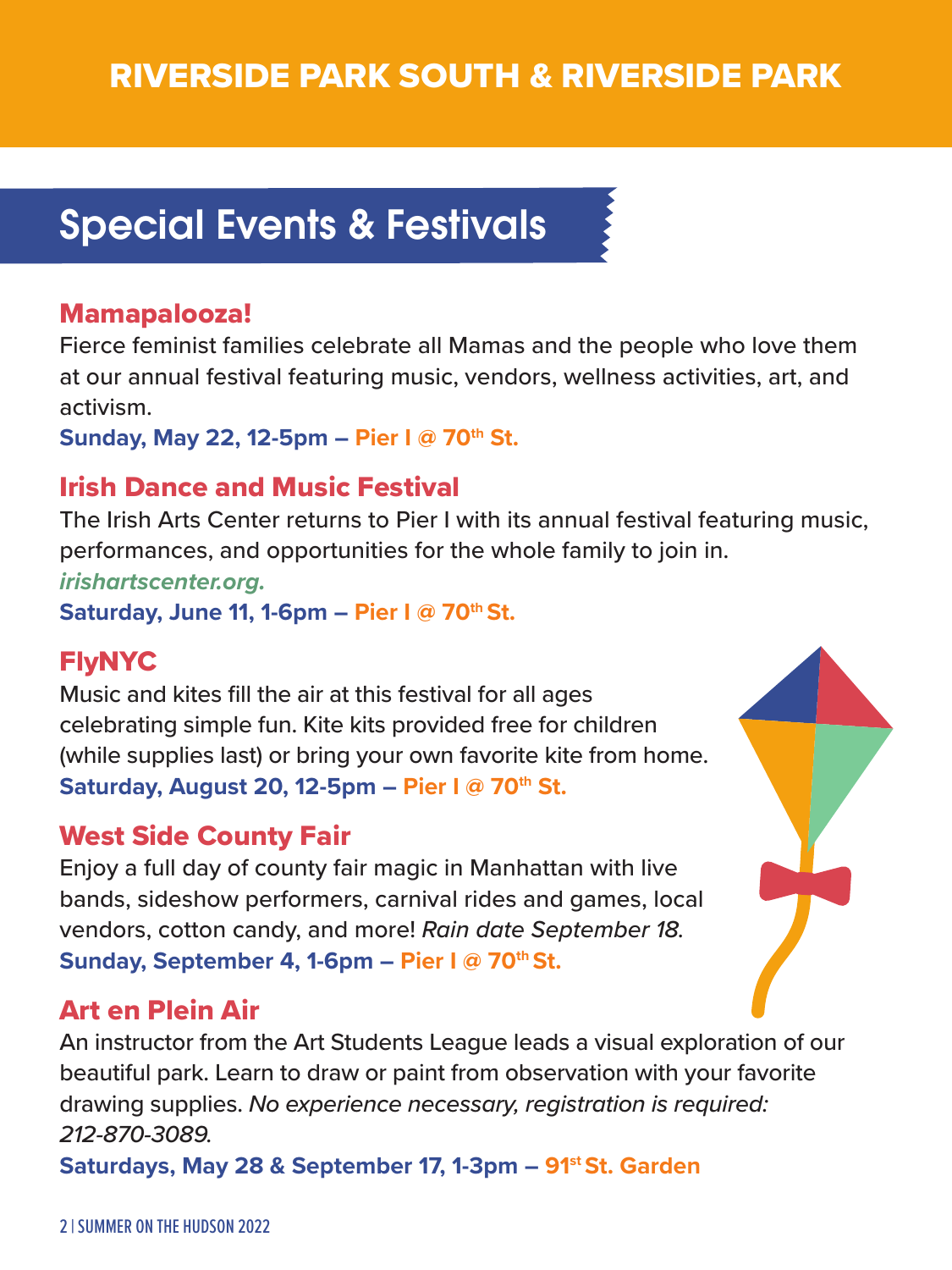### Trivia!

Test your knowledge at this general pop culture trivia night hosted by the NYC Trivia League.

**Fridays, June 3, July 1, August 5, September 2, 7-9pm – Pier I @ 70th St.**

### Pier I Game Night

Grab your friends and join us on the Pier for bingo, quiz shows, and more, with prizes for winners.

**Fridays, June 10, July 8, August 12, September 9, 7-9pm – Pier I @ 70th St.**

# Edufun for Everyone

### Monuments Tour of Riverside Park

The New York Historical Society leads guided walks highlighting the history of Riverside Park. *Registration required, call 212-870-3089 for details.*  **Select Saturdays & Sundays in May, August, & October, 10:30am** 

### Forest Bathing

Reconnect with nature on a guided walk led by certified Forest Therapy Guide Lori Klamner.

**Wednesday, May 25, 6:30-8pm – River Run Playground @ 83rd St. Friday, June 10, 9-10:30am & Wednesday, September 21, 3:30-5pm – 119th St. Tennis Courts**

### Sun Gaze Sundays

Join the Amateur Astronomers Association to gaze at the central star of our solar system with telescopes designed to safely observe sunspots and solar prominences.

**Sundays, May 15, June 12, July 17, August 14, 1-4pm – Pier I @ 70th St.**



### Star Gaze Saturdays

A summer evening in Manhattan is made complete when the Amateur Astronomers Association's expert stargazers help us peer heavenward to see stars and planets.

Saturdays, May 21, June 4, July 9, August 6, 8-11pm - Pier I @ 70<sup>th</sup> St.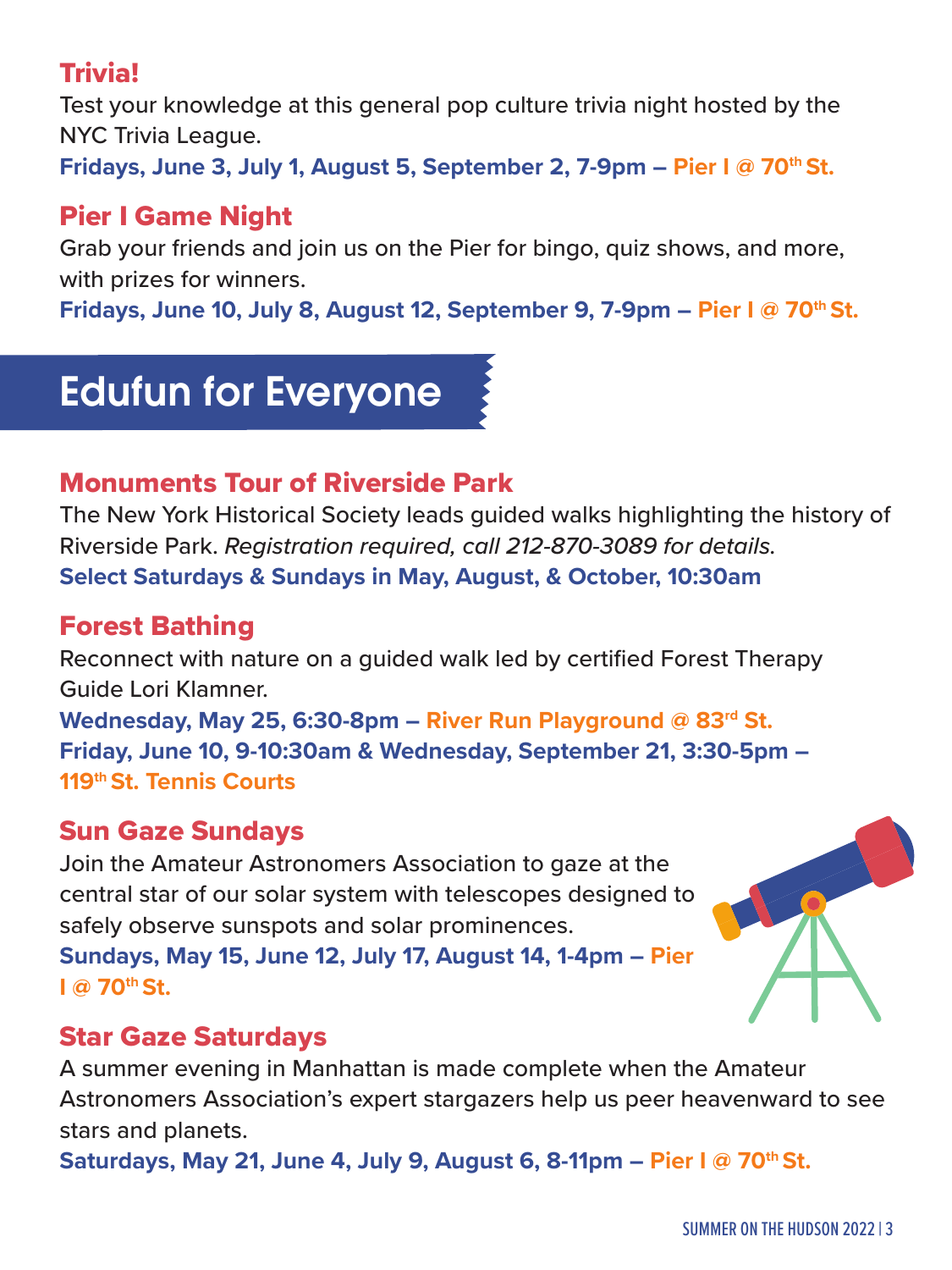### Birding Walks

Explore Riverside Park on a family-friendly bird walk in partnership with NYC Audubon. Who knows what birds we'll discover while taking in views of the Hudson River!

**Fridays, May 13, July 8, September 9, 5:30-7pm – Meet @ 120th St. and Riverside Drive**

### Riverside Park Nature Tours

Join a Riverside Park Conservancy Zone Gardener to explore nature, learn about the park, and discuss special subjects in urban horticulture. *For each month's topic and starting location, visit nyc.gov/parks/soh or call 212-870-3089.* **Saturdays, May 7 & 14, June 25, July 30, August 27, September 24, 10am** 



# Music & Dance

### Let's Dance!

Learn to dance like a pro at these Salsa, Cha-Cha and Bachata lessons and group social dances led by master teachers from the Piel Canela Dance and Music School, featuring DJ Ray Colon. Sundays in June, 6-9:30pm - Pier I @ 70<sup>th</sup> St.

### Make Music New York

Celebrate the longest day of the year with free public performances in NYC Parks. Visit *nyc.gov/parks/soh* in June for featured programs in Riverside. **Tuesday, June 21**

> WEATHER? Is the event on? Check O @SummerOnHudson or nyc.gov/parks/soh 2 hours before the event.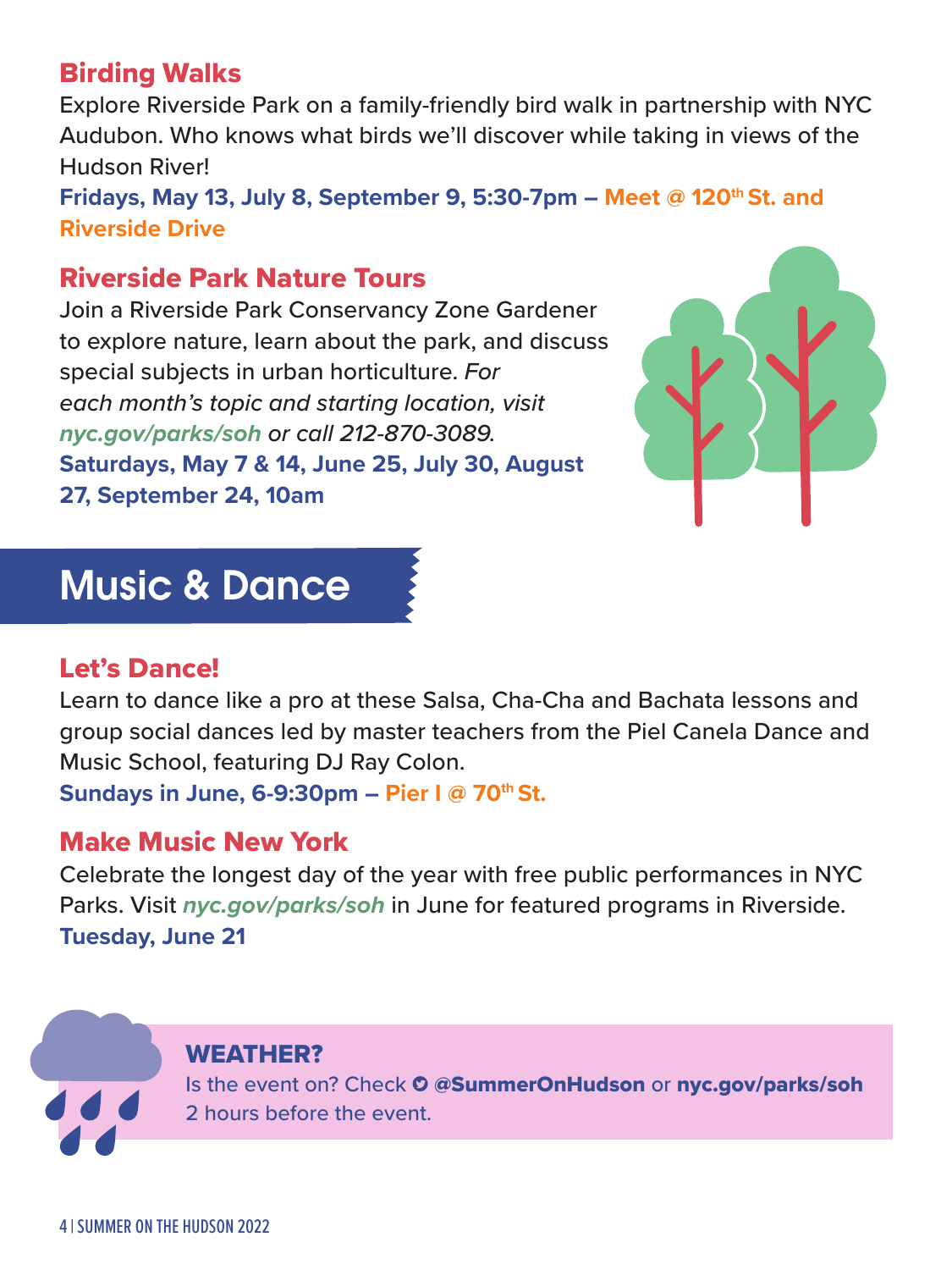

### Sunset Sounds

The Jazz Foundation of America presents an evening of small group jazz performances on the pier.

**Tuesday, July 19, 7pm – Pier I @ 70th St.**

### Amplified Sundays

Vibrantly danceable live music accompanied by spectacular sunsets over the Hudson River.

### Sundays in July, 7pm - Pier I @ 70<sup>th</sup> St.

- **July 3 Afro Dominicano** / the forefront of Afro-Caribbean soul
- **July 10 The Big Takeover** / a fresh take on reggae, rocksteady, and ska
- **July 17 Danny Jonokuchi & the Revisionists** / the vibrant sounds of New York City swing
- **July 24 Molly Tigre** / Saharan desert rock and West African blues
- **July 31 Gentleman Brawlers** / psychedelic Afro-soul revival

### Silent Disco

Don headphones and party on the Pier at this Quiet Clubbing event featuring three live DJs spinning tunes of different genres.

**Saturdays, June 4, July 2, August 6, September 10, 6-10pm – Pier I @ 70th St.**



### OperaCades!

Opera on Tap brings a family-friendly, immersive opera experience to Pier I, with performances, games, and other Coney Island-inspired amusements. Sundays, August 21 & 28, 5-7pm - Pier I @ 70<sup>th</sup> St.

### Capacity/or: The Work of Crackling

Kinesis Project Dance Theatre and Opera on Tap collaborate with geologist Dr. M Eppes for a site-specific dance performance that investigates the human capacity for resilience.

**Saturday & Sunday, September 24 & 25, 5pm – 61st St. Locomotive Lawn & Pier I Café @ 70th St.**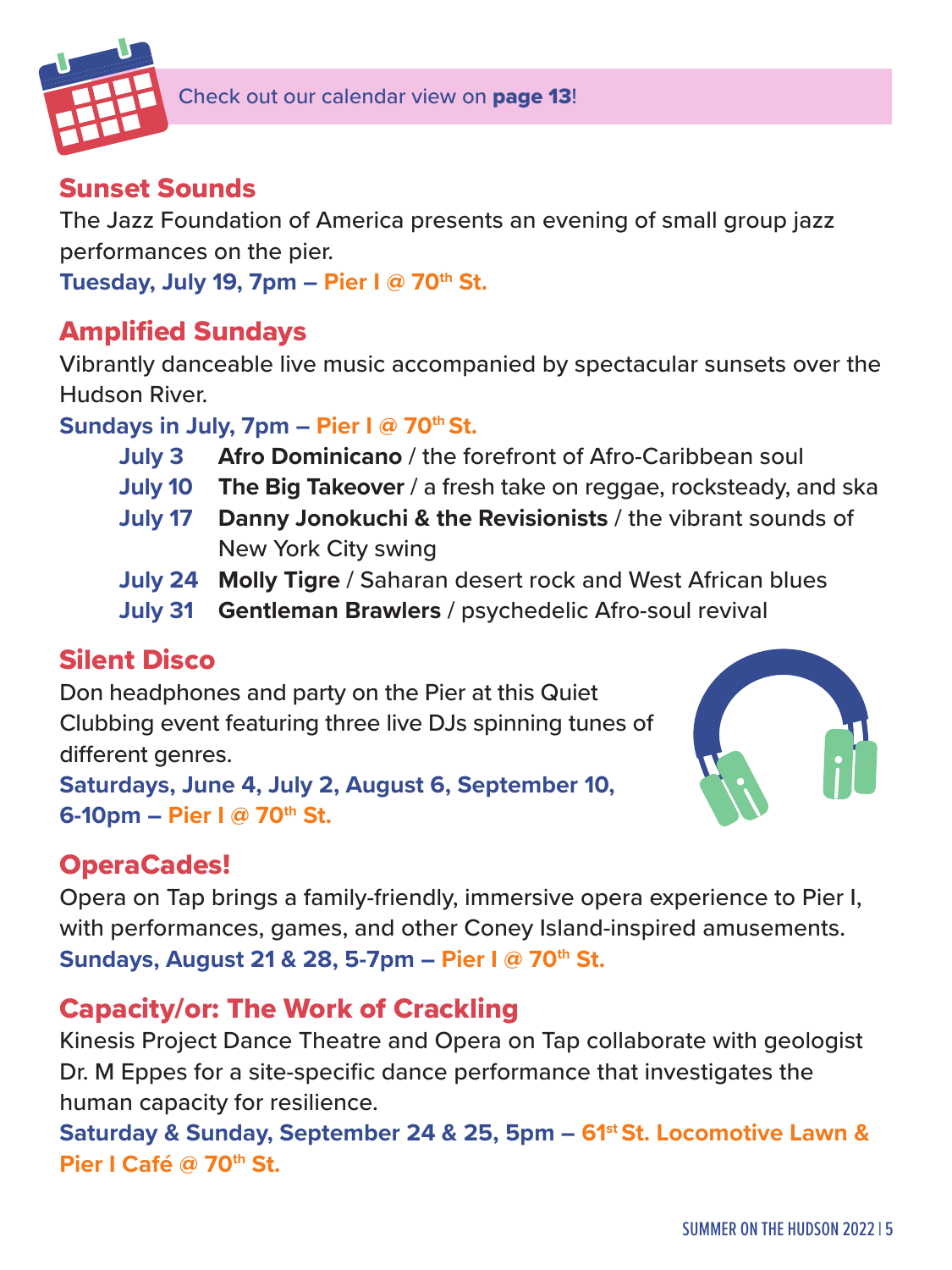### 6 | SUMMER ON THE HUDSON 2022

### Pier I Picture Show

**Movies** 

Pack a picnic, bring a friend, and settle in for a night of

premier movies on the Pier. Seating opens at 6:30pm. **Open Captioned.** 

**Wednesdays, July 6-August 17, dusk (~8:30 pm) – Pier I @ 70th St.**

- **July 6 Sullivan's Travels (1941) NR** | 1h 30m
- **July 13 The Artist (2011) PG-13** | 1h 40m
- **July 20 State and Main (2000) R** | 1h 45m
- **July 27 Singin' in the Rain (1952) G** | 1h 43m
- **Aug 3 Hail, Caesar! (2016) PG-13** | 1h 46m
- **Aug 10 Sunset Boulevard (1950) NR** | 1h 50m
- **Aug 17 La La Land (2016) PG-13** | 2h 8m

### Films on the Green Festival

The French Embassy and NYC Parks present the 14<sup>th</sup> annual outdoor Films on the Green Festival with the theme "From Page to Screen", featuring free French movies in NYC parks. *frenchculture.org. Rain Dates July 23 & 30.* Fridays, July 22 & 29, 8:30pm - Pier I @ 70<sup>th</sup> St.

# Kids

### Locomotive Lawn Live

Moosiki Kids Musical Storytime fosters a love of reading at a young age with stories and sing along for kids 5 and under by the big locomotive. Wear sunscreen.

**Thursdays in May & June, 10:30-11:15am – Locomotive Lawn @ 61st St.**

### Children's Performance Series

Music, storytelling, and theater for young audiences up to age 7. Wear sunscreen. Stroller parking in designated area is mandatory.

**Thursdays in July, 10-10:45am – Pier I @ 70th St.**

- **July 7 1 2 3 Andrés** / bilingual tunes and irresistible Latin rhythms
- **July 14 Shira & Friends** / a rockin' interactive extravaganza
- **July 21 Joanie Leeds** / GRAMMY-winning singer-songwriter
- **July 28 Smiling in the Sunshine** / soulful melodies and sweet beats





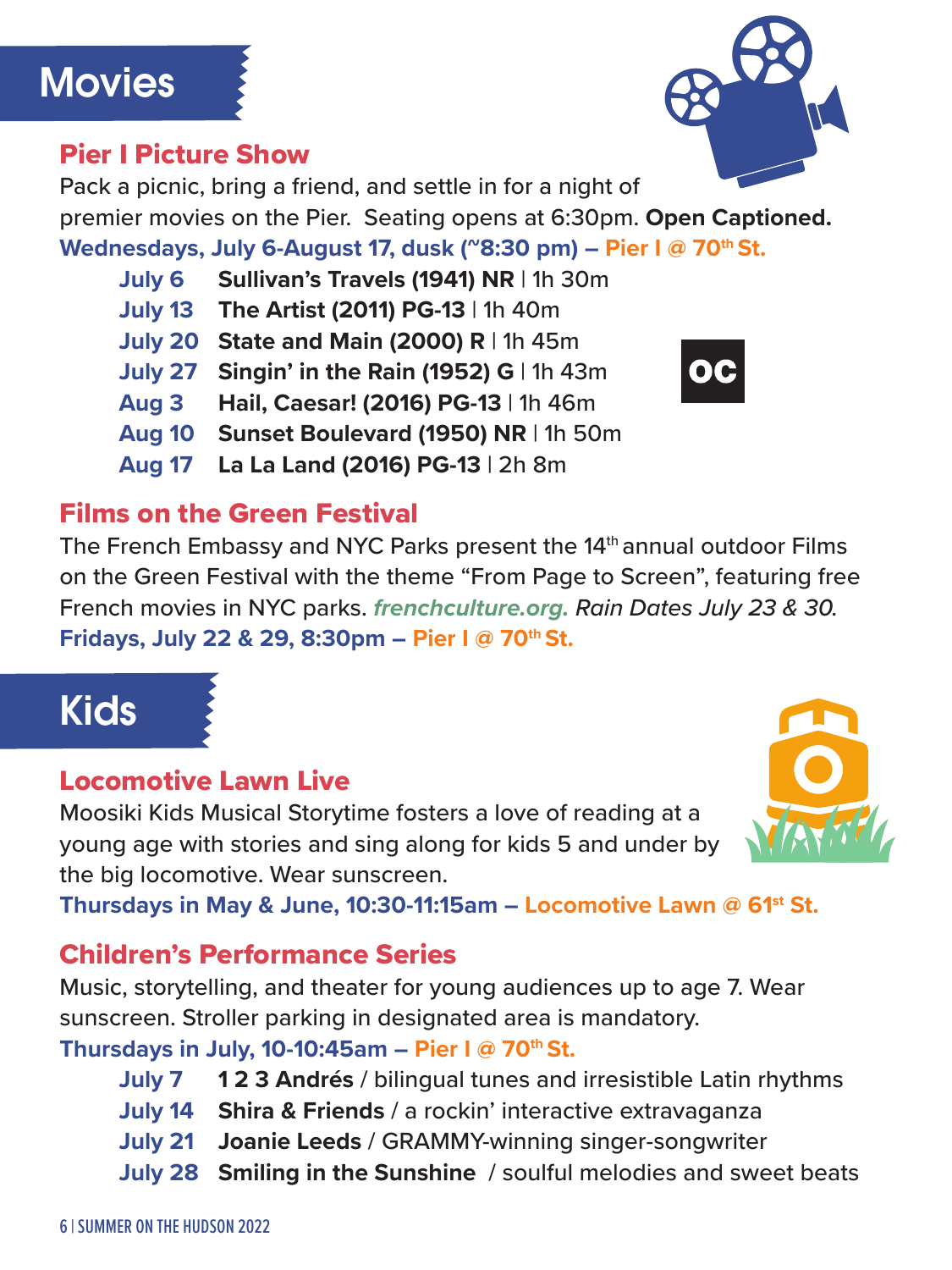

### Tots Soccer

Dynamic coaches help children 5 and under learn soccer skills and develop self-confidence in a fun, non-competitive environment.

**Thursdays in August, 9:30-10:30am – 72nd St. Track & Lawn**



### Tai Chi

Join Silvana Pizzuti to learn and practice Tai Chi, a slow moving martial art with health benefits for all fitness levels.

Sundays, May 1 - August 14, 8am - West 89<sup>th</sup> Soldiers' & Sailors' Monument

### Bodyroll Workout with VIVA!

Bodyroll is a 90s-inspired dance aerobics class designed to tone, strengthen and train your body with slammin' moves and bangin' grooves. Join us for this special two week intensive!

**May 3 – 6 & 10 – 13, 6:30pm – Pier I @ 70th St.**

### Pilates in the Park

Join instructor Melissa Ricci, CPT, PMA from Base Fitness® for a flowing, multilevel Pilates Mat class that will align your body, strengthen your core and give you renewed energy! Bring your own mat.

**Tuesdays, June 7 – August 16, 6:30pm – Plaza @ 66th St.** 

### Yoga - Evening Salute to the Sun

End your day with yoga in a beautiful sunset setting. Suitable for all fitness levels. Please wear comfortable clothing and bring your own mat.

**Wednesdays, June 1 – September 28, 6:30pm – Plaza @ 66th St.**

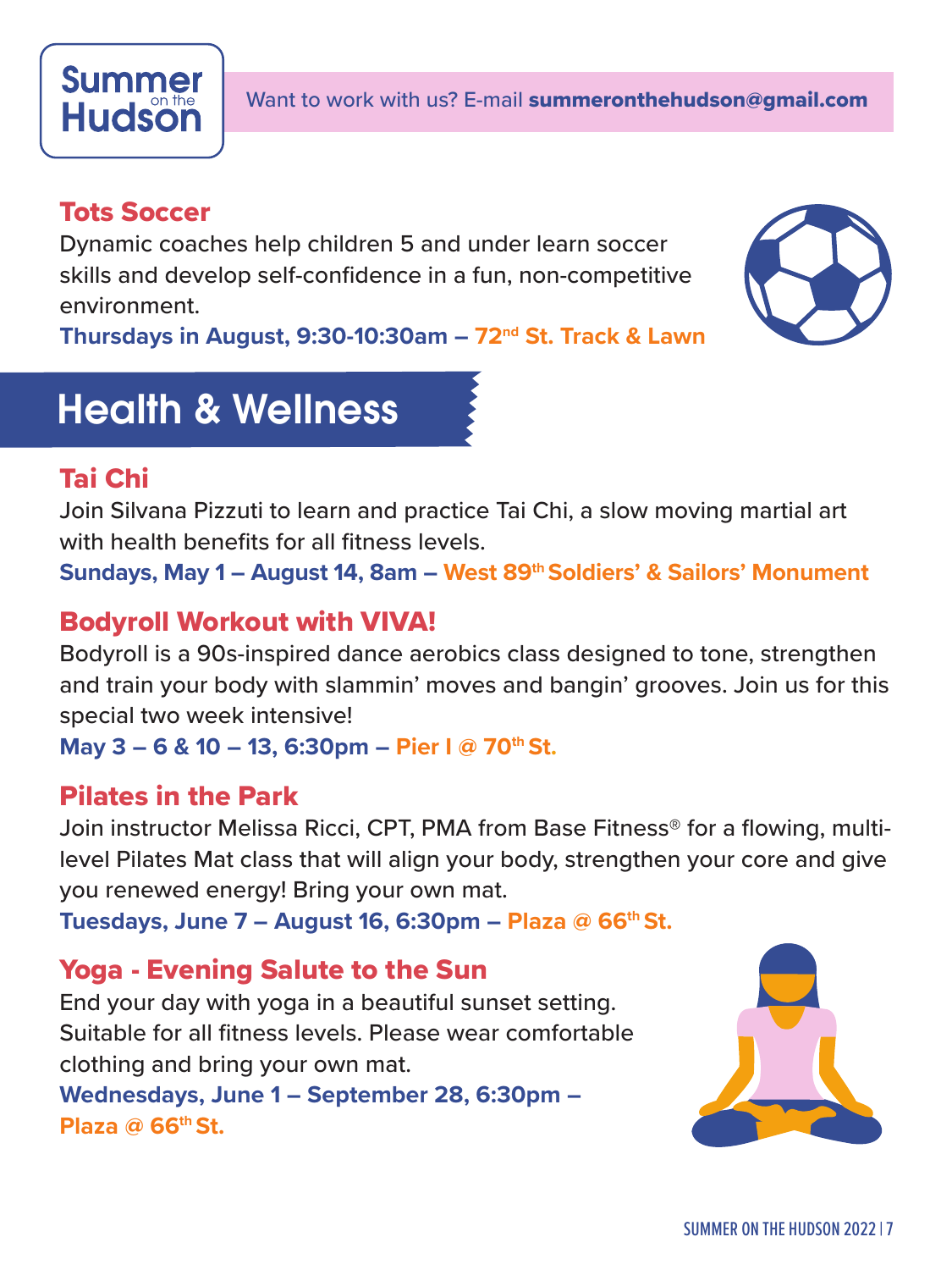

### **Movement Speaks**® Workshop

*Dances for a Variable Population* leads creative movement classes for adults of all ages and abilities, with a focus on seniors. Thursdays in June & July,  $6:30$ pm – Pier I @  $70<sup>th</sup>$  St.

### Moving For Life

A gentle work out that begins with breathing exercises, then moves into active aerobic dancing that strengthens body awareness. Tuesdays in August & September, 6:30pm - Pier I @ 70<sup>th</sup> St.

## WEST HARLEM PIERS & FORT WASHINGTON PARKS

# Special Events

### Learn To Ride!

New riders 5 years and up learn to balance, ride, and enjoy life on two wheels. Bring your bike and helmet! *First come, first trained; there may be a wait. Reservations required: www.bike.nyc/education/ programs/learn-to-ride-kids/*

**Saturday, May 21, 11am-4pm – Bike Education Center @ 158th St.** 

### REVIVAL 6: Home/Body/Care

*Dances for a Variable Population* presents two performances on Grant's Tomb Plaza featuring our multi-generational company of legendary dance artists and neighborhood seniors. *Join the All Together Dance Workshop at 3pm on the Plaza.*

**Saturday, June 18, 5pm & 7pm – Grant's Tomb Plaza**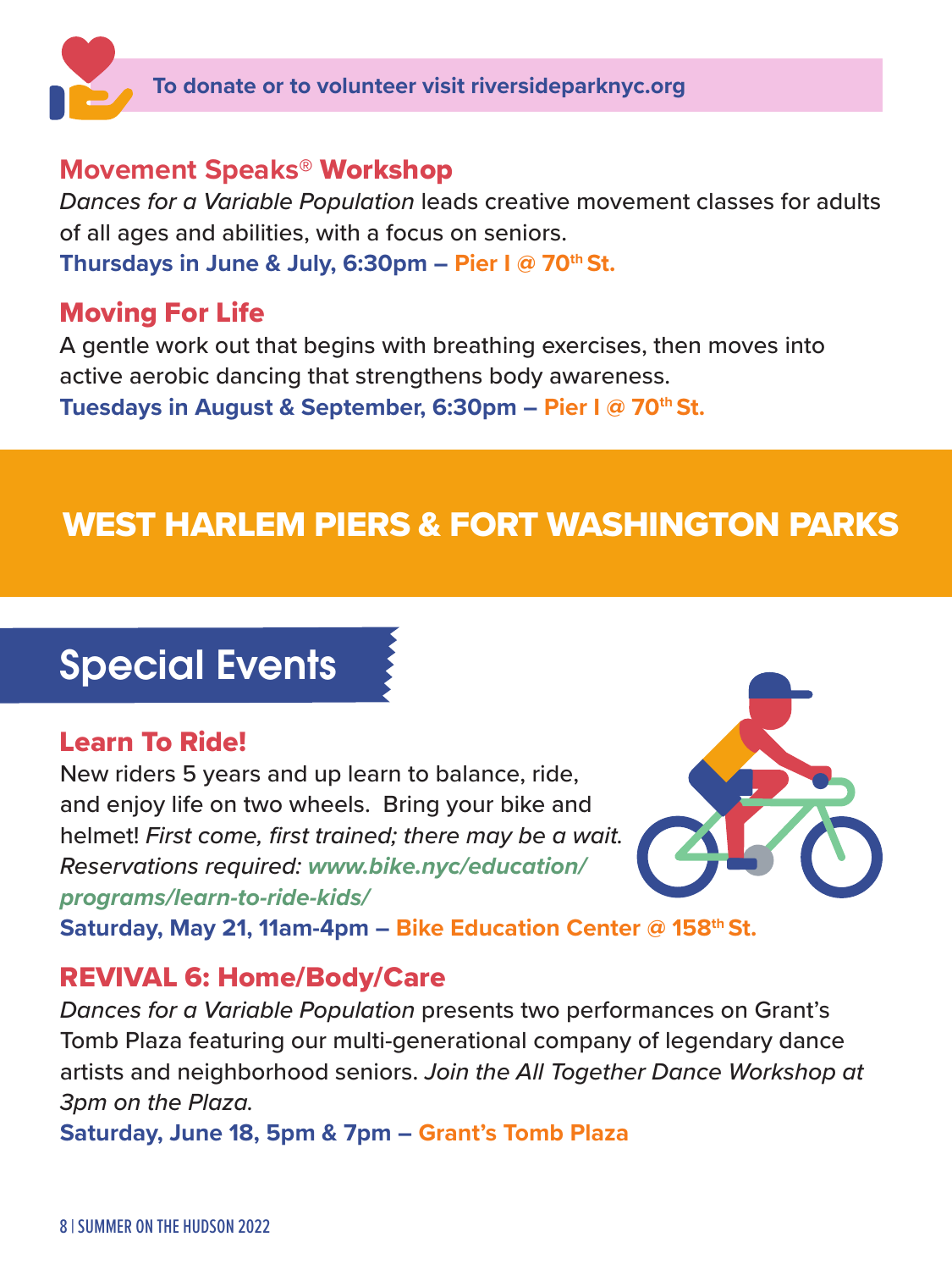### Art in the Park

Tour the Riverside Park open air gallery to see sculptures by the accomplished artists of the Art Students League Works-in-Public/Model-to-Monuments public art project.

Upcoming exhibition on view August 2022 - 145<sup>th</sup> St. Lawn

### Little Red Lighthouse Festival

Celebrate Manhattan's only remaining lighthouse with the Urban Park Rangers, readings of the eponymous children's book, live music, vendors, and activities for all ages! **Saturday, October 8, 12-4pm – Fort Washington Park @ 181st St.**

### Holiday on the Hudson

Welcome the season with a holiday tree lighting, live music, decoration making, and hot chocolate (while supplies last). Saturday, December 3, 4:30-6pm - 125<sup>th</sup> & Marginal Sts.

# Family Fun

### Billion Oyster Project Presentation

Visit a Billion Oyster Project research station on the Baylander's jungle deck. **May 14 & 28, June 11 & 25, July 9 & 23, August 13 & 27, September 10 & 24, 12-2pm – Baylander off the Pier @ 125th & Marginal Sts.** 

### Play Dates!

Fun for family and friends at this outdoor party featuring a children's entertainer, arts & crafts, & neighborhood fun.

Second Saturday of the month, 1-4pm - 125<sup>th</sup> & Marginal Sts.

| <b>Fiddle Foxes</b> / music enrichment for kids who love to rock |
|------------------------------------------------------------------|
| The New York Yoyo Show / jaw-dropping yoyo skills                |
| <b>WonderSpark Puppets / interactive, all-ages puppet show</b>   |
| <b>Sammie and Tudie / comedy magic!</b>                          |
|                                                                  |

For links to video and sound from 2022's artists please visit nyc.gov/parks/soh.

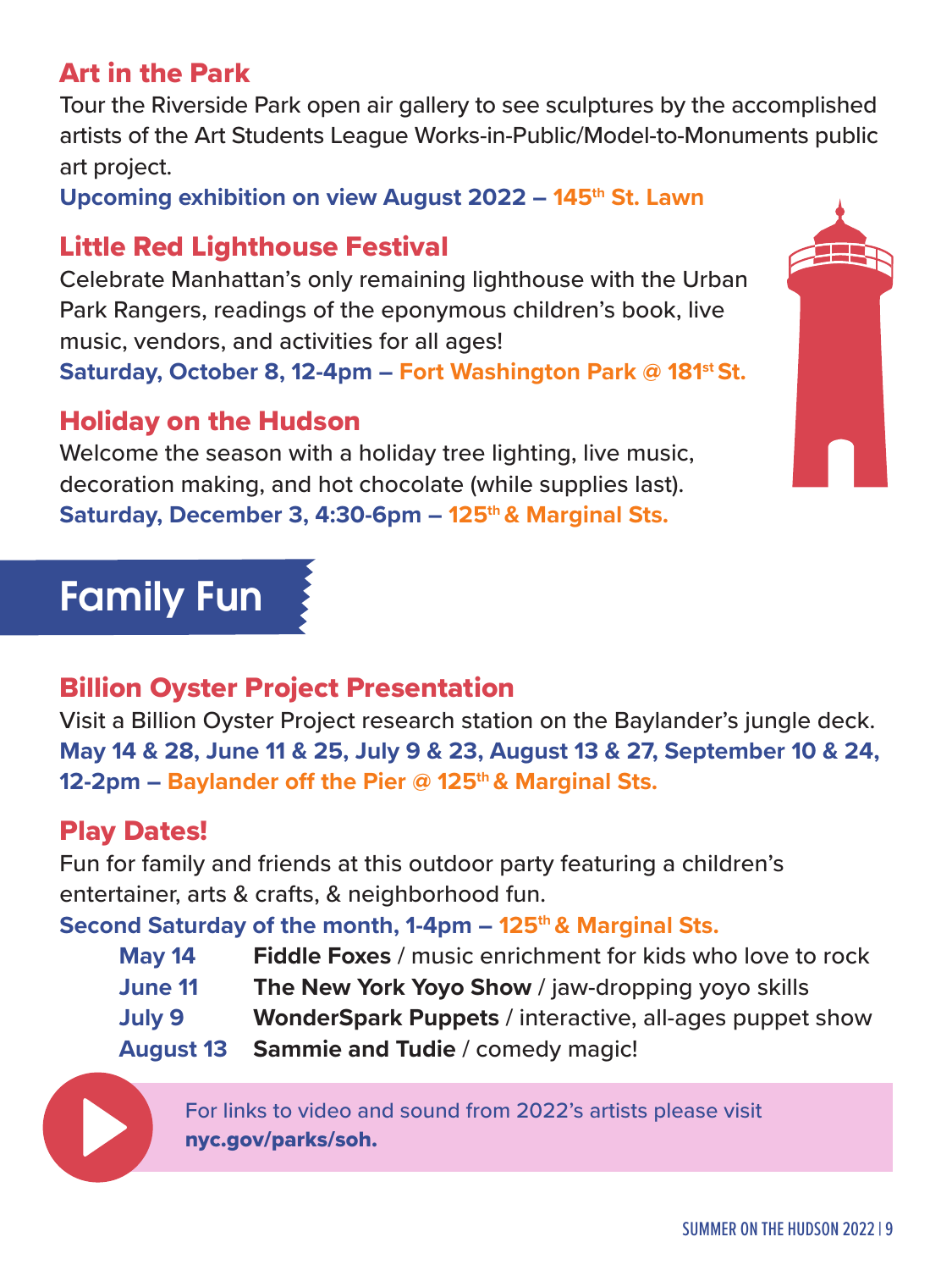### Estuary Explorers: Become an Ecological Engineer

Students learn about the importance of resilient waterfronts at this hands-on Waterfront Alliance STEM program.

Tuesdays, May 31 & June 7, 4pm - 125<sup>th</sup> & Marginal Sts.

### World Fish Migration Day

Wade into the Hudson River to collect and count what species of fish we find, in partnership with the Lamont-Doherty Earth Observatory and the Hudson River Sloop Clearwater.

**Saturday, June 11, 12:30-2:30pm – Ft. Washington Park @ 172nd St. Beach**

### Hudson River Fishing Clinic

Celebrate Free Fishing Weekend with a catch-and-release fishing session in partnership with the DEC and the Hudson River Fisherman's Association. Gear provided. **Saturday, June 25, 10am-1pm – Fishing Pier @ 125th & Marginal Sts.** 





### Game Days

Calling all children 12 and under! Giant tic tac toe, hopscotch, jump rope and more will be waiting for your arrival. Neighbors and small groups welcome; supplies are limited. **Tuesdays & Wednesdays in August, 10am-2pm – 125th & Marginal Sts.**

### Bingo

BYO food & beverages to this all ages, free to enter, B-I-N-G-O night. Each game winner receives a prize. **Fridays in September, 5:30-7pm – 125th & Marginal Sts.**

# Music & Dance

### Moving For Life

A gentle work out that begins with breathing exercises, then moves into active aerobic dancing that strengthens body awareness. **Wednesdays in May, 6:30pm – Pier @ 125th & Marginal Sts.**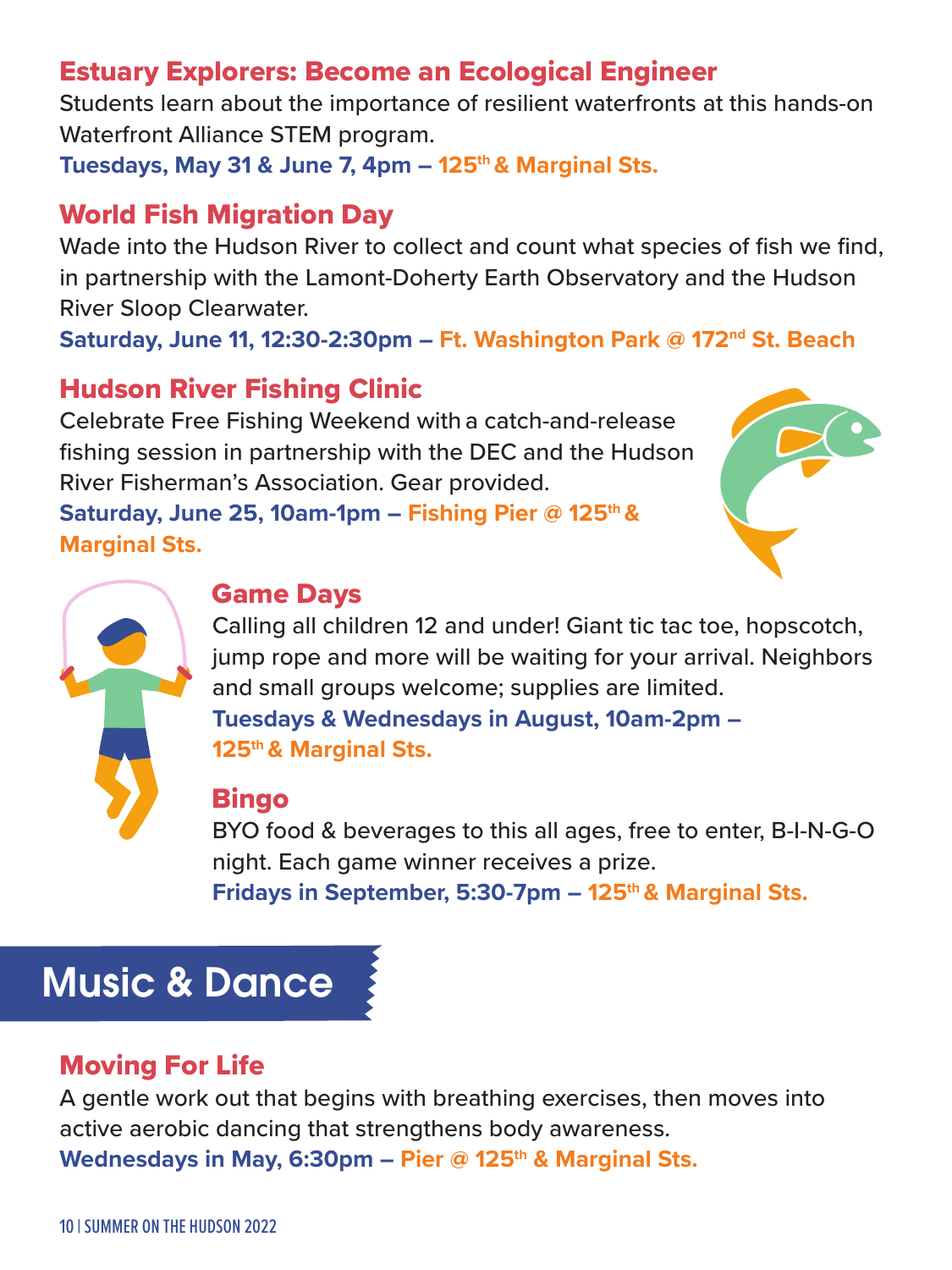### Harlem Moves with Limón Dance Company

Join world-renowned Limón Company dancers as they teach the energetic and ease-filled Limón Technique, accompanied by live music. No experience necessary – class is open to all levels.

**Fridays, May 20, June 17, July 15, August 19, 6-7pm – 125th & Marginal Sts.** 



### Everybody Tango!

Enjoy introductory Argentine Tango lessons, music, and social dancing in the open air. *Live music and dancers June 2 and July 28.* **Thursdays in June & July, 6:30-8:30pm – Pier @ 125th & Marginal Sts.**

### Jazz Foundation Presents: Saxophone Summit

A spirited summer concert featuring multiple leading saxophonists and renowned jazz organist Greg Lewis. Friday, July 8, 7pm - 125<sup>th</sup> & Marginal Sts.

### Movement Speaks® Workshop

*Dances for a Variable Population* leads creative movement classes for adults of all ages and abilities, with a focus on seniors. **Thursdays in August, 6-7pm – 133rd & Marginal Sts.** 

### Friday Freshen Up

Kick off the weekend with some local sounds at this monthly musical gethappy hour.

### Last Friday of the Month, 7-8pm - 125<sup>th</sup> & Marginal Sts.

| <b>May 27</b> | <b>Christine Chanel / indie pop and R&amp;B</b>                            |
|---------------|----------------------------------------------------------------------------|
| June 24       | Gina D'Soto / jazz, soul, and Cuban fusion                                 |
| July 29       | Danielle Martin / blues-based alt-rock                                     |
|               | <b>August 26 Rasha Jay / vocal powerhouse bringing Soul to modern rock</b> |

### Shape Up NYC Dance Fitness

Shape Up NYC (a NYC Parks program in partnership with NYC Service, Empire Blue Cross Blue Shield, and the Stavros Niarchos Foundation) offers free fitness classes to help New Yorkers get and stay fit. **Saturdays, May – September, 11am – Pier @ 125th & Marginal Sts.**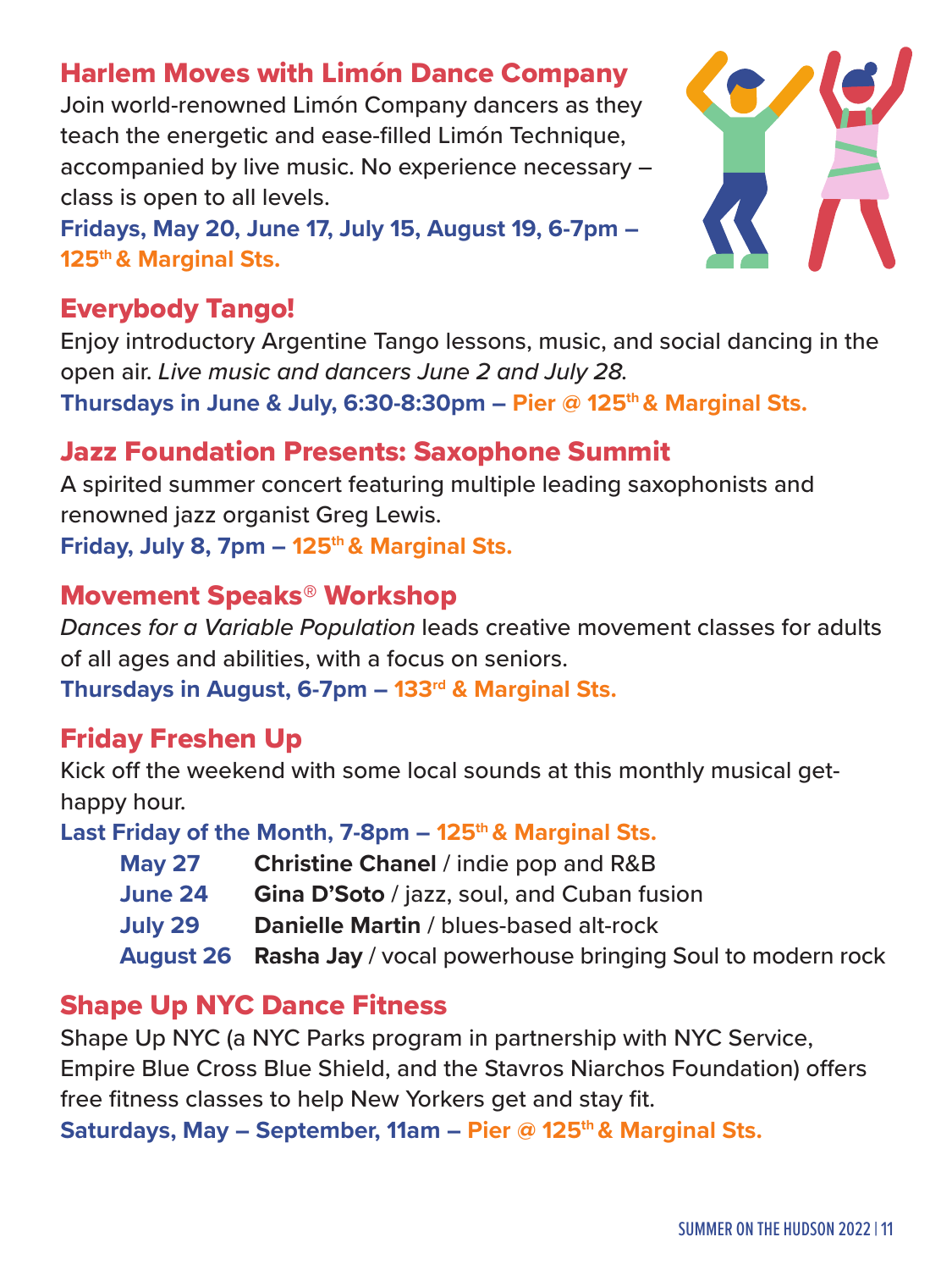# Partner Programs in Riverside Park

### Goatham

The Riverside Park goats return for a third year of weed munching as part of an ongoing horticultural initiative.

Late June – Summer's End – 120<sup>th</sup> St. & Riverside Drive

### Bike New York

Free educational programming including Learn-to-Rides for kids and adults. *Visit bike.nyc/education for schedule.*

**Jean-Carlo Monti Community Bike Education Center – Fort Washington Park @ 158th St.** 

### Hippo Playground Events

For information on the volunteer-lead Hippo Playground Project, including fundraisers, the Spring Fair, Art in the Park, and the Summer Concert Series, visit *riversideparknyc.org*.

### Overlook Concerts

For specific music information visit *riversideparknyc.org*. **Select Sundays in Spring and Fall, 2pm - 116<sup>th</sup> Street Overlook** 

### Hudson Classical Theater Company Performances

For specific show information and times see *hudsonclassicaltheatercompany.org*. **June 2 – 26, June 30 – July 24, July 28 – August 21 – 89th St. Soldiers' & Sailors' Monument**

### Summer Multi-Sport Camp

Riverside Park Conservancy's summer sports camp featuring multiple sport options for children ages 4 – 16. Weekly sign-ups available. *riversideparknyc. org/sports-camp*. **June 6 – August 26 – Riverside Park Sports Fields**

### RCTA Summer Sunset Concert Series

*For specific listings visit rcta.info or call 212-978-0227.*  Saturdays, June 25 - August 27, 7pm - Lawn north of 96<sup>th</sup> St. Clay Courts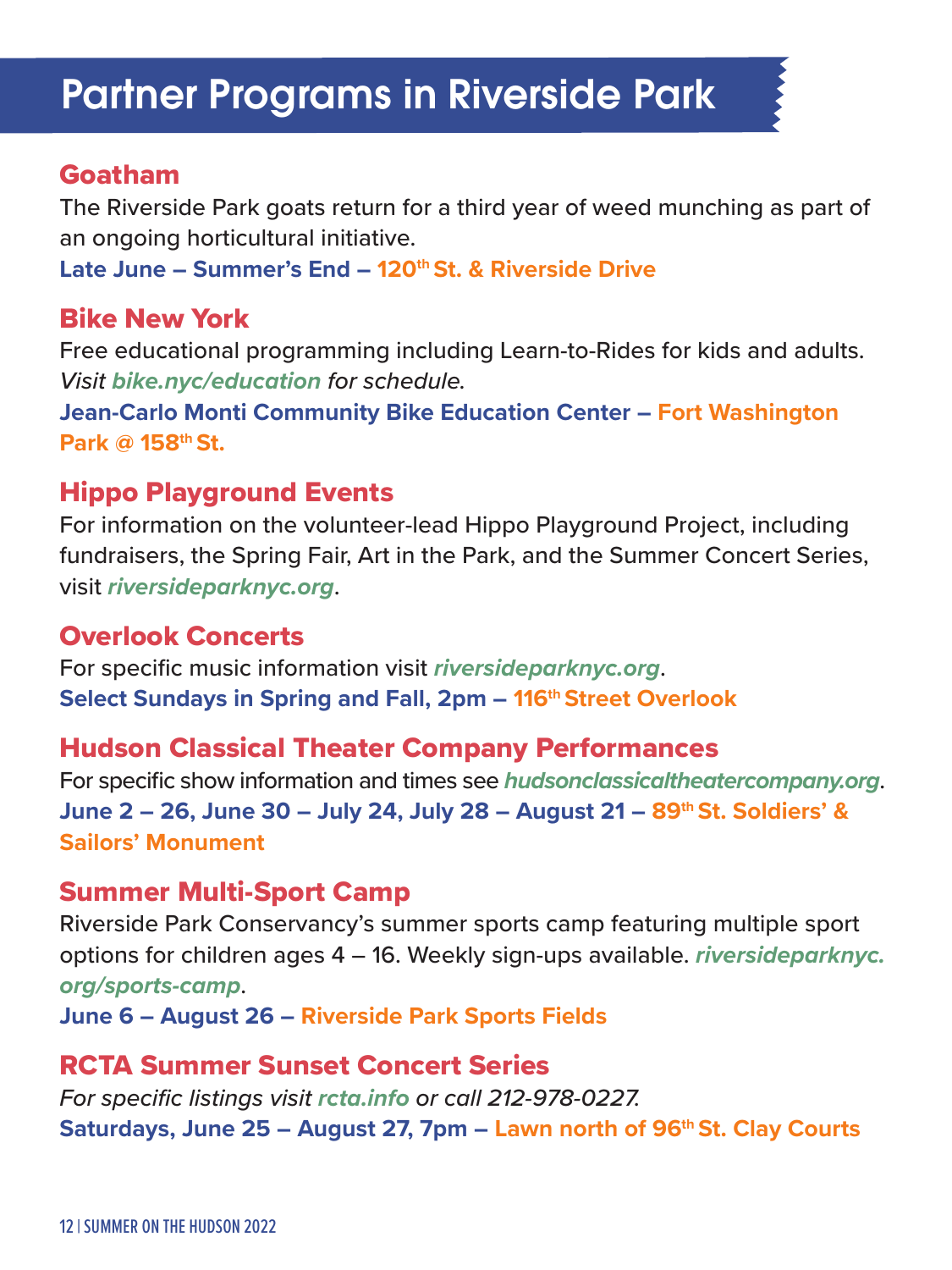## MAY 2022

| <b>SUN</b>                                               | <b>MON</b>     | <b>TUES</b>                                                            | <b>WED</b>                                                                                                               | <b>THURS</b>                                                                                            | <b>FRI</b>                                                                                                                                             | <b>SAT</b>                                                                                                                                                                          |
|----------------------------------------------------------|----------------|------------------------------------------------------------------------|--------------------------------------------------------------------------------------------------------------------------|---------------------------------------------------------------------------------------------------------|--------------------------------------------------------------------------------------------------------------------------------------------------------|-------------------------------------------------------------------------------------------------------------------------------------------------------------------------------------|
| 1<br>Tai Chi: 8am S&S                                    | $\overline{2}$ | 3<br><b>Body Roll:</b><br>6:30pm Pier I                                | 4<br><b>Body Roll:</b><br>6:30pm Pier I<br><b>Moving for Life:</b><br>6:30pm 125th WHP                                   | 5<br><b>Locomotive Lawn</b><br>Live: 10:30am 61st<br><b>L</b> awn<br><b>Body Roll: 6:30pm</b><br>Pier I | 6<br><b>Body Roll: 6:30pm</b><br>Pier I                                                                                                                | 7<br>Nature Tour: 10am<br><b>Dance Fitness:</b><br>11am 125 <sup>th</sup> WHP                                                                                                       |
| 8<br>Tai Chi: 8am S&S                                    | $\overline{9}$ | 10 <sup>10</sup><br><b>Body Roll:</b><br>6:30pm Pier I                 | 11<br><b>Body Roll:</b><br>6:30pm Pier I<br><b>Moving for Life:</b><br>6:30pm 125th WHP                                  | 12<br><b>Locomotive Lawn</b><br>Live: 10:30am 61st<br>Lawn<br>Body Roll: 6:30pm<br>Pier I               | 13 <sup>°</sup><br><b>Birding Tour:</b><br>5:30pm 120th & RSD<br><b>Body Roll: 6:30pm</b><br>Pier I                                                    | 14<br>Nature Tour: 10am<br><b>Dance Fitness:</b><br>11am 125 <sup>th</sup> WHP<br><b>Billion Oyster:</b><br>12pm Baylander<br><b>WHP</b><br><b>Play Date!: 1pm</b><br>125th St. WHP |
| 15<br>Tai Chi: 8am S&S<br><b>Sun Gaze: 1pm</b><br>Pier I | 16             | 17                                                                     | 18<br><b>Moving for Life:</b><br>6:30pm 125th WHP                                                                        | 19<br><b>Locomotive Lawn</b><br>Live: 10:30am 61st<br>Lawn                                              | 20<br><b>Harlem Moves:</b><br><b>6pm 125th WHP</b>                                                                                                     | 21<br><b>Dance Fitness:</b><br>11am 125 <sup>th</sup> WHP<br><b>Learn to Ride:</b><br>11am 158 <sup>th</sup> St.<br><b>Star Gaze: 8pm</b><br>Pier I                                 |
| 22<br>Tai Chi: 8am S&S<br>Mamapalooza:<br>12pm Pier I    | 23             | 24                                                                     | 25<br><b>Moving for Life:</b><br>6:30pm 125 <sup>th</sup> WHP<br><b>Forest Bathing:</b><br>6:30pm 83rd St.<br>Playground | 26<br><b>Locomotive Lawn</b><br>Live: 10:30am 61st<br>Lawn                                              | 27<br><b>Friday Freshen Up:</b><br><b>7pm 125th WHP</b>                                                                                                | 28<br><b>Dance Fitness:</b><br>11am 125 <sup>th</sup> WHP<br><b>Billion Oyster:</b><br>12pm Baylander<br><b>WHP</b><br><b>Plein Air Art: 1pm</b><br>91 <sup>st</sup> Garden         |
| 29<br>Tai Chi: 8am S&S                                   | 30             | 31<br><b>Estuary</b><br><b>Explorers: 4pm</b><br>125 <sup>th</sup> WHP |                                                                                                                          |                                                                                                         | <b>Location Key</b><br><b>West Harlem Piers = WHP</b><br>Grant's Tomb Plaza = GTP<br>89th St. Soldiers & Sailors = S&S<br><b>Riverside Drive = RSD</b> |                                                                                                                                                                                     |

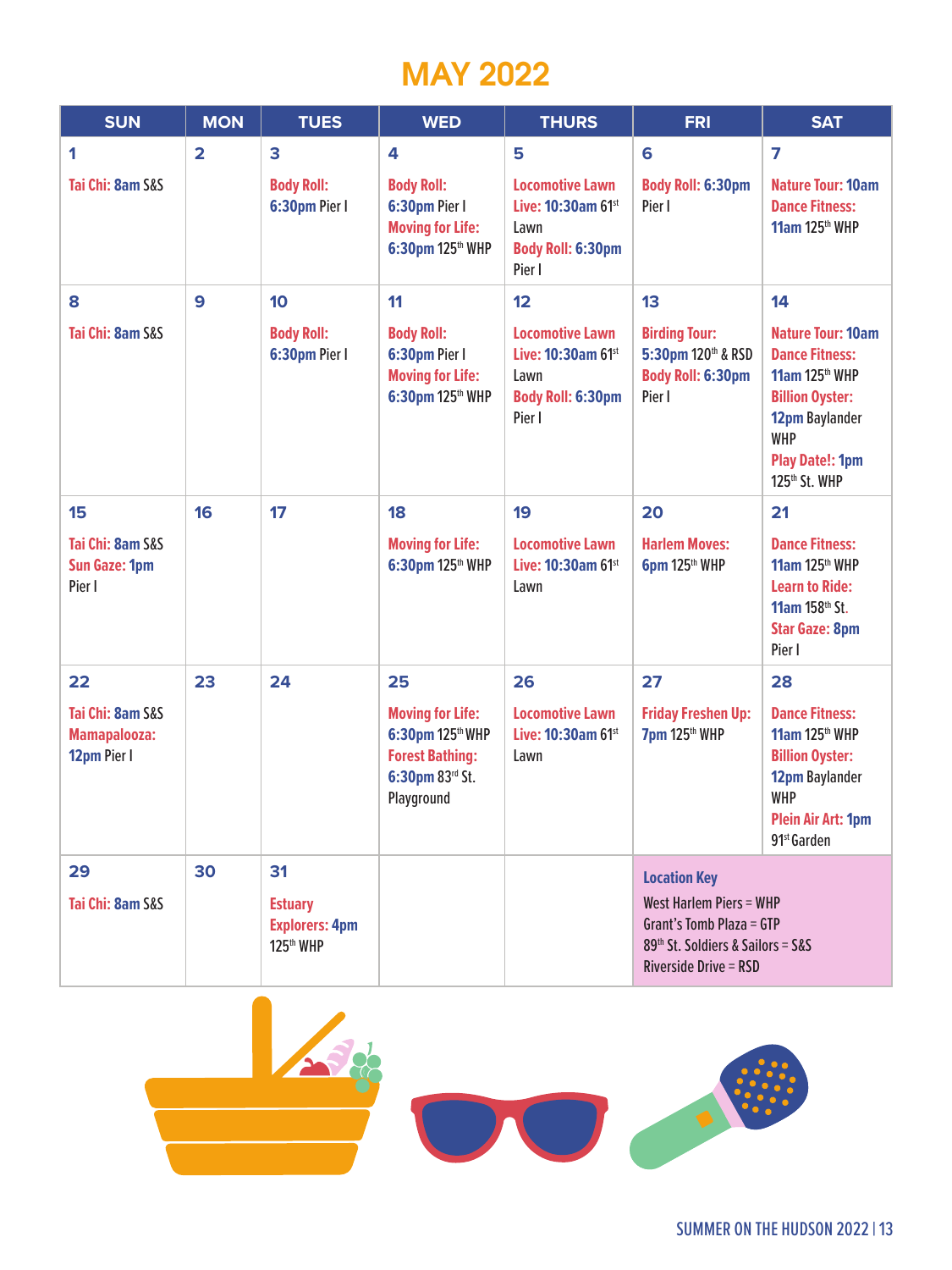## JUNE 2022

| <b>SUN</b>                                                                                                                                               | <b>MON</b> | <b>TUES</b>                                                                                                   | <b>WED</b>                                                      | <b>THURS</b>                                                                                                                          | <b>FRI</b>                                                                                                     | <b>SAT</b>                                                                                                                                                                                                                            |
|----------------------------------------------------------------------------------------------------------------------------------------------------------|------------|---------------------------------------------------------------------------------------------------------------|-----------------------------------------------------------------|---------------------------------------------------------------------------------------------------------------------------------------|----------------------------------------------------------------------------------------------------------------|---------------------------------------------------------------------------------------------------------------------------------------------------------------------------------------------------------------------------------------|
|                                                                                                                                                          |            |                                                                                                               | 1                                                               | $\overline{2}$                                                                                                                        | 3                                                                                                              | 4                                                                                                                                                                                                                                     |
| <b>Location Key</b><br><b>West Harlem Piers = WHP</b><br>Grant's Tomb Plaza = GTP<br>$89th$ St. Soldiers & Sailors = S&S<br><b>Riverside Drive = RSD</b> |            |                                                                                                               | <b>Sunset Yoga:</b><br>6:30pm 66th<br>Plaza                     | <b>Locomotive Lawn</b><br>Live: 10:30am 61st<br>Lawn<br><b>Movement Speaks:</b><br>6:30pm Pier I<br>Tango: 6:30pm 125th<br><b>WHP</b> | <b>Trivia: 7pm Pier I</b>                                                                                      | <b>Dance Fitness: 11am</b><br>125 <sup>th</sup> WHP<br>Silent Disco: 6pm Pier I<br>Star Gaze: 8pm Pier I                                                                                                                              |
| 5                                                                                                                                                        | 6          | 7                                                                                                             | 8                                                               | 9                                                                                                                                     | 10                                                                                                             | 11                                                                                                                                                                                                                                    |
| Tai Chi: 8am<br>S&S<br><b>Let's Dance:</b><br><b>6pm Pier I</b>                                                                                          |            | <b>Estuary</b><br><b>Explorers: 4pm</b><br>125 <sup>th</sup> WHP<br>Pilates: 6:30pm<br>66 <sup>th</sup> Plaza | <b>Sunset Yoga:</b><br>$6:30$ pm $66$ <sup>th</sup><br>Plaza    | <b>Locomotive Lawn</b><br>Live: 10:30am 61st<br>Lawn<br><b>Movement Speaks:</b><br>6:30pm Pier I<br>Tango: 6:30pm 125th<br><b>WHP</b> | <b>Forest Bathing:</b><br>9am 119 <sup>th</sup> St.<br><b>Tennis Court</b><br><b>Game Night: 7pm</b><br>Pier I | <b>Dance Fitness: 11am</b><br>125 <sup>th</sup> WHP<br><b>Billion Oyster: 12pm</b><br>Baylander<br>Fish Count: 12:30pm<br>172nd St.<br>Play Date!: 1pm 125th<br><b>WHP</b><br><b>Irish Arts Center</b><br><b>Festival: 1pm Pier I</b> |
| 12 <sup>2</sup>                                                                                                                                          | 13         | 14                                                                                                            | 15                                                              | 16                                                                                                                                    | 17                                                                                                             | 18                                                                                                                                                                                                                                    |
| Tai Chi: 8am<br>S&S<br><b>Sun Gaze:</b><br><b>1pm Pier I</b><br>Let's Dance:<br><b>6pm Pier I</b>                                                        |            | Pilates: 6:30pm<br>66 <sup>th</sup> Plaza                                                                     | <b>Sunset Yoga:</b><br>6:30pm 66th<br>Plaza                     | <b>Locomotive Lawn</b><br>Live: 10:30am 61st<br>Lawn<br><b>Movement Speaks:</b><br>6:30pm Pier I<br>Tango: 6:30pm 125th<br><b>WHP</b> | <b>Harlem Moves:</b><br>$6$ pm 125 <sup>th</sup> WHP                                                           | <b>Dance Fitness: 11am</b><br>125 <sup>th</sup> WHP<br><b>All Together Dance</b><br><b>Workshop: 3pm GTP</b><br>REVIVAL 6: 5pm &<br><b>7pm GTP</b>                                                                                    |
| 19                                                                                                                                                       | 20         | 21                                                                                                            | 22                                                              | 23                                                                                                                                    | 24                                                                                                             | 25                                                                                                                                                                                                                                    |
| Tai Chi: 8am<br><b>S&amp;S</b><br>Let's Dance:<br><b>6pm Pier I</b>                                                                                      |            | Pilates: 6:30pm<br>66 <sup>th</sup> Plaza                                                                     | <b>Sunset Yoga:</b><br>6:30pm 66th<br>Plaza                     | <b>Locomotive Lawn</b><br>Live: 10:30am 61st<br>lawn<br><b>Movement Speaks:</b><br>6:30pm Pier I<br>Tango: 6:30pm 125th<br><b>WHP</b> | <b>Friday Freshen</b><br>Up: 7pm 125th<br><b>WHP</b>                                                           | <b>Fishing Clinic: 10am</b><br><b>Fishing Pier WHP</b><br><b>Nature Tour: 10am</b><br><b>Dance Fitness: 11am</b><br>125 <sup>th</sup> WHP<br><b>Billion Oyster: 12pm</b><br>Baylander                                                 |
| 26                                                                                                                                                       | 27         | 28                                                                                                            | 29                                                              | 30                                                                                                                                    |                                                                                                                |                                                                                                                                                                                                                                       |
| Tai Chi: 8am<br>S&S<br>Let's Dance:<br><b>6pm Pier I</b>                                                                                                 |            | Pilates: 6:30pm<br>66 <sup>th</sup> Plaza                                                                     | <b>Sunset Yoga:</b><br>$6:30 \text{pm} 66^{\text{th}}$<br>Plaza | <b>Locomotive Lawn</b><br>Live: 10:30am 61st<br>Lawn<br><b>Movement Speaks:</b><br>6:30pm Pier I<br>Tango: 6:30pm 125th<br><b>WHP</b> |                                                                                                                |                                                                                                                                                                                                                                       |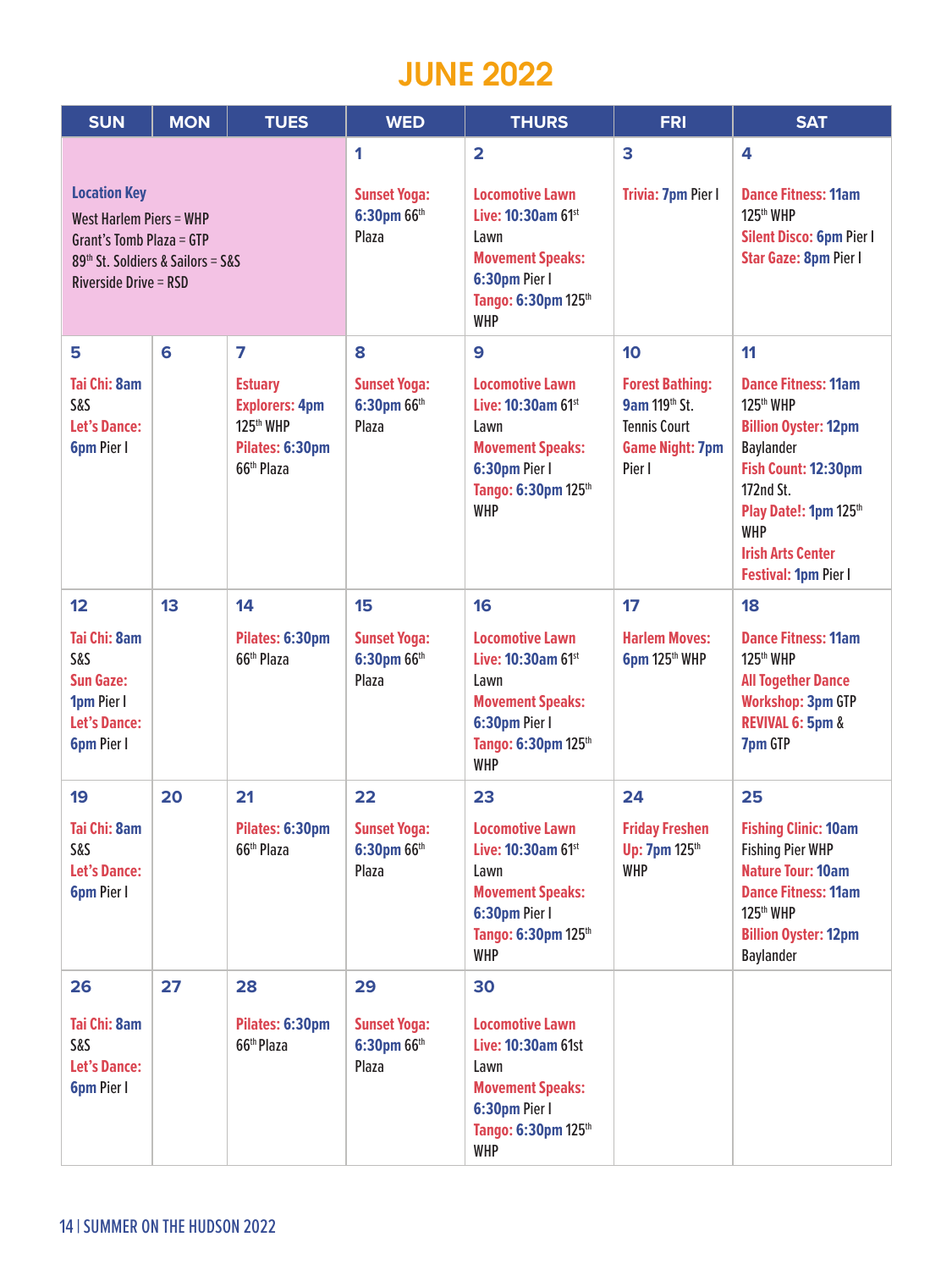### JULY 2022

| <b>SUN</b>                                                                                                                                             | <b>MON</b> | <b>TUES</b>                                                                                                            | <b>WED</b>                                                                                                 | <b>THURS</b>                                                                                                                                          |                                                                                                                                               | <b>SAT</b>                                                                                                                                                                                 |
|--------------------------------------------------------------------------------------------------------------------------------------------------------|------------|------------------------------------------------------------------------------------------------------------------------|------------------------------------------------------------------------------------------------------------|-------------------------------------------------------------------------------------------------------------------------------------------------------|-----------------------------------------------------------------------------------------------------------------------------------------------|--------------------------------------------------------------------------------------------------------------------------------------------------------------------------------------------|
| <b>Location Key</b><br><b>West Harlem Piers = WHP</b><br>Grant's Tomb Plaza = GTP<br>89th St. Soldiers & Sailors = S&S<br><b>Riverside Drive = RSD</b> |            |                                                                                                                        |                                                                                                            |                                                                                                                                                       | 1<br><b>Trivia: 7pm Pier I</b>                                                                                                                | $\overline{2}$<br><b>Dance Fitness:</b><br>11am 125 <sup>th</sup> WHP<br><b>Silent Disco: 6pm</b><br>Pier I                                                                                |
| з<br>Tai Chi: 8am S&S<br><b>Amplified</b><br><b>Sundays: 7pm</b><br>Pier I                                                                             | 4          | 5<br><b>Pilates:</b><br>6:30 <sub>pm</sub><br>66 <sup>th</sup> Plaza                                                   | 6<br>Sunset Yoga: 6:30pm<br>66 <sup>th</sup> Plaza<br><b>Pier I Picture Show:</b><br>8:30pm Pier I         | 7<br><b>Children's</b><br><b>Performance Series:</b><br>10am Pier I<br><b>Movement Speaks:</b><br>6:30pm Pier I<br>Tango: 6:30pm 125th<br><b>WHP</b>  | 8<br><b>Birding Tour:</b><br>5:30pm 120th<br>& RSD<br><b>Game Night: 7pm</b><br>Pier I<br><b>Saxophone</b><br>Summit: 7pm 125th<br><b>WHP</b> | 9<br><b>Dance Fitness:</b><br>11am 125 <sup>th</sup> WHP<br><b>Billion Oyster:</b><br>12pm Baylander<br><b>Play Date!: 1pm</b><br>125 <sup>th</sup> WHP<br><b>Star Gaze: 8pm</b><br>Pier I |
| 10 <sub>10</sub><br>Tai Chi: 8am S&S<br><b>Amplified</b><br><b>Sundays: 7pm</b><br>Pier I                                                              | 11         | 12 <sup>2</sup><br><b>Pilates:</b><br>6:30 <sub>pm</sub><br>66 <sup>th</sup> Plaza                                     | 13<br><b>Sunset Yoga: 6:30pm</b><br>66 <sup>th</sup> Plaza<br><b>Pier I Picture Show:</b><br>8:30pm Pier I | 14<br><b>Children's</b><br><b>Performance Series:</b><br>10am Pier I<br><b>Movement Speaks:</b><br>6:30pm Pier I<br>Tango: 6:30pm 125th<br><b>WHP</b> | 15<br><b>Harlem Moves:</b><br>6pm 125 <sup>th</sup> WHP                                                                                       | 16<br><b>Dance Fitness:</b><br>11am 125 <sup>th</sup> WHP                                                                                                                                  |
| 17<br>Tai Chi: 8am S&S<br>Sun Gaze: 1pm<br>Pier I<br><b>Amplified</b><br><b>Sundays: 7pm</b><br>Pier I                                                 | 18         | 19<br><b>Pilates:</b><br>6:30 <sub>pm</sub><br>66 <sup>th</sup> Plaza<br><b>Sunset</b><br>Sounds:<br><b>7pm Pier I</b> | 20<br><b>Sunset Yoga: 6:30pm</b><br>66 <sup>th</sup> Plaza<br><b>Pier I Picture Show:</b><br>8:30pm Pier I | 21<br><b>Children's</b><br><b>Performance Series:</b><br>10am Pier I<br><b>Movement Speaks:</b><br>6:30pm Pier I<br>Tango: 6:30pm 125th<br><b>WHP</b> | 22<br><b>Films on the</b><br>Green: 8:30pm<br>Pier I                                                                                          | 23<br><b>Dance Fitness:</b><br>11am 125 <sup>th</sup> WHP<br><b>Billion Oyster:</b><br>12pm Baylander<br>Films on the Green<br><b>Rain Date</b>                                            |
| 24<br>Tai Chi: 8am S&S<br><b>Amplified</b><br><b>Sundays: 7pm</b><br>Pier I                                                                            | 25         | 26<br><b>Pilates:</b><br>6:30 <sub>pm</sub><br>66 <sup>th</sup> Plaza                                                  | 27<br>Sunset Yoga: 6:30pm<br>66 <sup>th</sup> Plaza<br><b>Pier I Picture Show:</b><br>8:30pm Pier I        | 28<br><b>Children's</b><br><b>Performance Series:</b><br>10am Pier I<br><b>Movement Speaks:</b><br>6:30pm Pier I<br>Tango: 6:30pm 125th<br><b>WHP</b> | 29<br><b>Friday Freshen Up:</b><br><b>7pm 125th WHP</b><br><b>Films on the</b><br>Green: 8:30pm<br>Pier I                                     | 30<br><b>Nature Tour: 10am</b><br><b>Dance Fitness:</b><br>11am 125 <sup>th</sup> WHP<br>Films on the Green<br><b>Rain Date</b>                                                            |
| 31<br>Tai Chi: 8am S&S<br><b>Amplified</b><br><b>Sundays: 7pm</b><br>Pier I                                                                            |            |                                                                                                                        |                                                                                                            |                                                                                                                                                       |                                                                                                                                               |                                                                                                                                                                                            |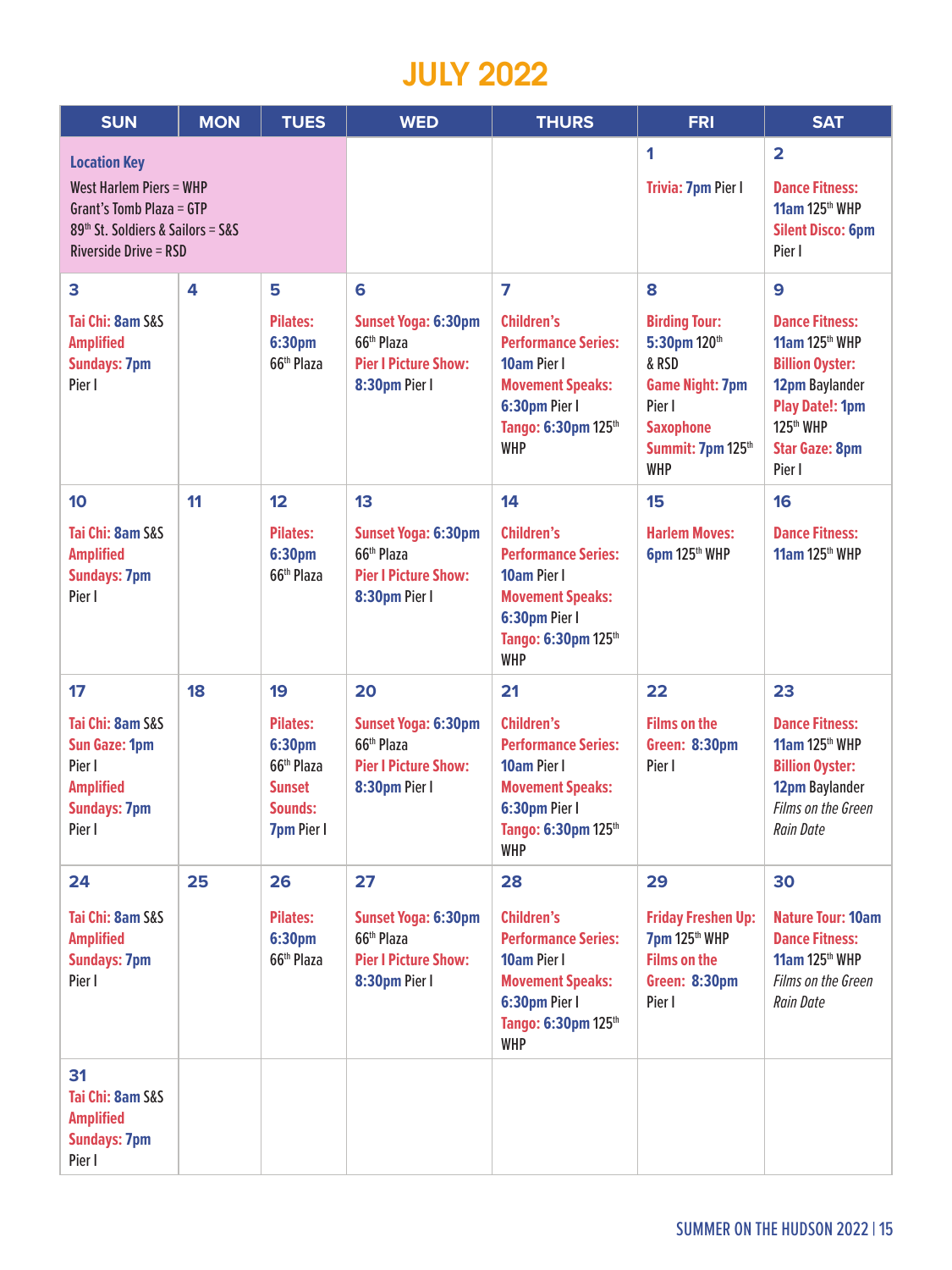## AUGUST 2022

| <b>SUN</b>                                                                     | <b>MON</b> | <b>TUES</b>                                                                                                                             | <b>WED</b>                                                                                                                                             | <b>THURS</b>                                                                                                                    | <b>FRI</b>                                           | <b>SAT</b>                                                                                                                             |
|--------------------------------------------------------------------------------|------------|-----------------------------------------------------------------------------------------------------------------------------------------|--------------------------------------------------------------------------------------------------------------------------------------------------------|---------------------------------------------------------------------------------------------------------------------------------|------------------------------------------------------|----------------------------------------------------------------------------------------------------------------------------------------|
|                                                                                | 1          | $\overline{2}$                                                                                                                          | 3                                                                                                                                                      | 4                                                                                                                               | 5                                                    | 6                                                                                                                                      |
|                                                                                |            | <b>Game Day: 10am</b><br>125 <sup>th</sup> WHP<br>Pilates: 6:30pm<br>66 <sup>th</sup> Plaza<br><b>Moving for Life:</b><br>6:30pm Pier I | <b>Game Day: 10am</b><br>125 <sup>th</sup> WHP<br><b>Sunset Yoga: 6:30pm</b><br>66 <sup>th</sup> Plaza<br><b>Pier I Picture Show:</b><br>8:30pm Pier I | <b>Tots Soccer:</b><br>$9:30$ am $72^{nd}$<br><b>Track Lawn</b><br><b>Movement</b><br><b>Speaks: 6pm</b><br>133rd WHP           | <b>Trivia: 7pm Pier I</b>                            | <b>Dance Fitness: 11am</b><br>125 <sup>th</sup> WHP<br><b>Silent Disco: 6pm</b><br>Pier I<br>Star Gaze: 8pm Pier I                     |
| 7                                                                              | 8          | 9                                                                                                                                       | 10 <sup>1</sup>                                                                                                                                        | 11                                                                                                                              | 12                                                   | 13                                                                                                                                     |
| <b>Tai Chi: 8am</b><br>S&S                                                     |            | <b>Game Day: 10am</b><br>125 <sup>th</sup> WHP<br>Pilates: 6:30pm<br>66 <sup>th</sup> Plaza<br><b>Moving for Life:</b><br>6:30pm Pier I | <b>Game Day: 10am</b><br>125 <sup>th</sup> WHP<br>Sunset Yoga: 6:30pm<br>66 <sup>th</sup> Plaza<br><b>Pier I Picture Show:</b><br>8:30pm Pier I        | <b>Tots Soccer:</b><br>$9:30$ am $72^{nd}$<br><b>Track Lawn</b><br><b>Movement</b><br><b>Speaks: 6pm</b><br>133rd WHP           | <b>Game Night:</b><br><b>7pm Pier I</b>              | <b>Dance Fitness: 11am</b><br>125 <sup>th</sup> WHP<br><b>Billion Oyster: 12pm</b><br>Baylander<br>Play Date!: 1pm 125th<br><b>WHP</b> |
| 14                                                                             | 15         | 16                                                                                                                                      | 17                                                                                                                                                     | 18                                                                                                                              | 19                                                   | 20                                                                                                                                     |
| <b>Tai Chi: 8am</b><br><b>S&amp;S</b><br><b>Sun Gaze:</b><br><b>1pm Pier I</b> |            | <b>Game Day: 10am</b><br>125 <sup>th</sup> WHP<br>Pilates: 6:30pm<br>66 <sup>th</sup> Plaza<br><b>Moving for Life:</b><br>6:30pm Pier I | <b>Game Day: 10am</b><br>125 <sup>th</sup> WHP<br>Sunset Yoga: 6:30pm<br>66 <sup>th</sup> Plaza<br><b>Pier I Picture Show:</b><br>8:30pm Pier I        | <b>Tots Soccer:</b><br>$9:30$ am 72 <sup>nd</sup><br><b>Track Lawn</b><br><b>Movement</b><br><b>Speaks: 6pm</b><br>133rd WHP    | <b>Harlem Moves:</b><br><b>6pm 125th WHP</b>         | <b>Dance Fitness: 11am</b><br>125 <sup>th</sup> WHP<br>Fly NYC: 12pm Pier I                                                            |
| 21                                                                             | 22         | 23                                                                                                                                      | 24                                                                                                                                                     | 25                                                                                                                              | 26                                                   | 27                                                                                                                                     |
| <b>OperaCades:</b><br><b>5pm Pier I</b>                                        |            | <b>Game Day: 10am</b><br>125th WHP<br><b>Moving for Life:</b><br>6:30pm Pier I                                                          | <b>Game Day: 10am</b><br>125 <sup>th</sup> WHP<br><b>Sunset Yoga: 6:30pm</b><br>66 <sup>th</sup> Plaza                                                 | <b>Tots Soccer:</b><br>9:30am 72 <sup>nd</sup> Track<br>Lawn<br><b>Movement</b><br><b>Speaks: 6pm</b><br>133rd WHP              | <b>Friday Freshen</b><br>Up: 7pm 125th<br><b>WHP</b> | Nature Tour: 10am<br><b>Dance Fitness: 11am</b><br>125 <sup>th</sup> WHP<br><b>Billion Oyster: 12pm</b><br>Baylander                   |
| 28                                                                             | 29         | 30                                                                                                                                      | 31                                                                                                                                                     | <b>Location Key</b>                                                                                                             |                                                      |                                                                                                                                        |
| <b>OperaCades:</b><br><b>5pm Pier I</b>                                        |            | <b>Game Day: 10am</b><br>125 <sup>th</sup> WHP<br><b>Moving for Life:</b><br>6:30pm Pier I                                              | <b>Game Day: 10am</b><br>125th WHP<br>Sunset Yoga: 6:30pm<br>66 <sup>th</sup> Plaza                                                                    | <b>West Harlem Piers = WHP</b><br>Grant's Tomb Plaza = GTP<br>89th St. Soldiers & Sailors = S&S<br><b>Riverside Drive = RSD</b> |                                                      |                                                                                                                                        |

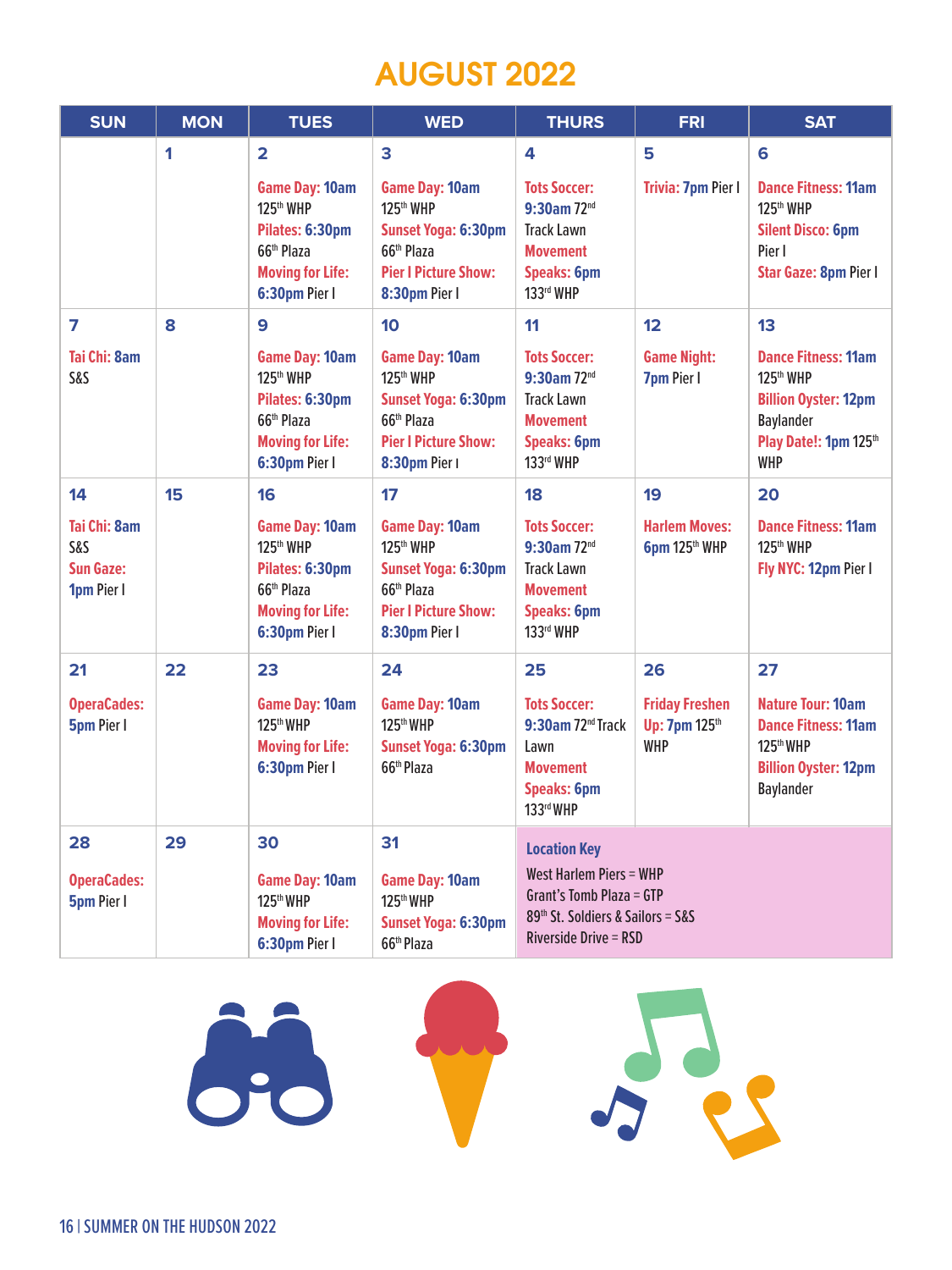## SEPTEMBER 2022

| <b>SUN</b>                                                                                                                                             | <b>MON</b> | <b>TUES</b>                                    | <b>WED</b>                                                                                                             | <b>THURS</b> | <b>FRI</b>                                                                                                                                     | <b>SAT</b>                                                                                                                                                                        |
|--------------------------------------------------------------------------------------------------------------------------------------------------------|------------|------------------------------------------------|------------------------------------------------------------------------------------------------------------------------|--------------|------------------------------------------------------------------------------------------------------------------------------------------------|-----------------------------------------------------------------------------------------------------------------------------------------------------------------------------------|
| <b>Location Key</b><br><b>West Harlem Piers = WHP</b><br>Grant's Tomb Plaza = GTP<br>89th St. Soldiers & Sailors = S&S<br><b>Riverside Drive = RSD</b> |            |                                                |                                                                                                                        | 1            | $\overline{2}$<br><b>Bingo: 5:30pm</b><br>125 <sup>th</sup> WHP<br><b>Trivia: 7pm</b><br>Pier I                                                | 3<br><b>Dance Fitness: 11am</b><br>125th WHP<br>Star Gaze: 8pm Pier I                                                                                                             |
| 4<br><b>West Side County</b><br>Fair: 1pm Pier I                                                                                                       | 5          | 6<br><b>Moving for Life:</b><br>6:30pm Pier I  | $\overline{7}$<br><b>Sunset Yoga:</b><br>6:30pm 66th<br>Plaza                                                          | 8            | 9<br><b>Bingo: 5:30pm</b><br>125 <sup>th</sup> WHP<br><b>Birding Tour:</b><br>5:30pm 120th<br>& RSD<br><b>Game Night:</b><br><b>7pm Pier I</b> | 10<br><b>Dance Fitness: 11am</b><br>125 <sup>th</sup> WHP<br><b>Billion Oyster: 12pm</b><br>Baylander<br>Silent Disco: 6pm Pier I                                                 |
| 11                                                                                                                                                     | 12         | 13<br><b>Moving for Life:</b><br>6:30pm Pier I | 14<br><b>Sunset Yoga:</b><br>6:30pm 66th<br>Plaza                                                                      | 15           | 16<br><b>Bingo: 5:30pm</b><br>125th WHP                                                                                                        | 17<br><b>Dance Fitness: 11am</b><br>125 <sup>th</sup> WHP<br><b>Plein Air Art: 1pm</b><br>91st St.                                                                                |
| 18<br>West Side County Fair<br><b>Rain Date</b>                                                                                                        | 19         | 20<br><b>Moving for Life:</b><br>6:30pm Pier I | 21<br><b>Forest Bathing:</b><br>3:30pm 119th St.<br><b>Tennis Court</b><br><b>Sunset Yoga:</b><br>6:30pm 66th<br>Plaza | 22           | 23<br><b>Bingo: 5:30pm</b><br>125th WHP                                                                                                        | 24<br><b>Nature Tour: 10am</b><br><b>Dance Fitness: 11am</b><br>125th WHP<br><b>Billion Oyster: 12pm</b><br>Baylander<br><b>Site Specific Dance:</b><br>5pm 61 <sup>st</sup> Lawn |
| 25<br><b>Site Specific Dance:</b><br>5pm 61 <sup>st</sup> Lawn                                                                                         | 26         | 27<br><b>Moving for Life:</b><br>6:30pm Pier I | 28<br><b>Sunset Yoga:</b><br>6:30pm 66th<br>Plaza                                                                      | 29           | 30<br><b>Bingo: 5:30pm</b><br>125 <sup>th</sup> WHP                                                                                            |                                                                                                                                                                                   |

# Don't forget! Fall and Winter Events:

The Little Red Lighthouse Festival: Saturday, October 8, 12-4pm - Ft. Washington Park @ 181<sup>st</sup> St. Holiday on the Hudson: Saturday, December 3, 4:30-6pm - 125<sup>th</sup> & Marginal Sts.